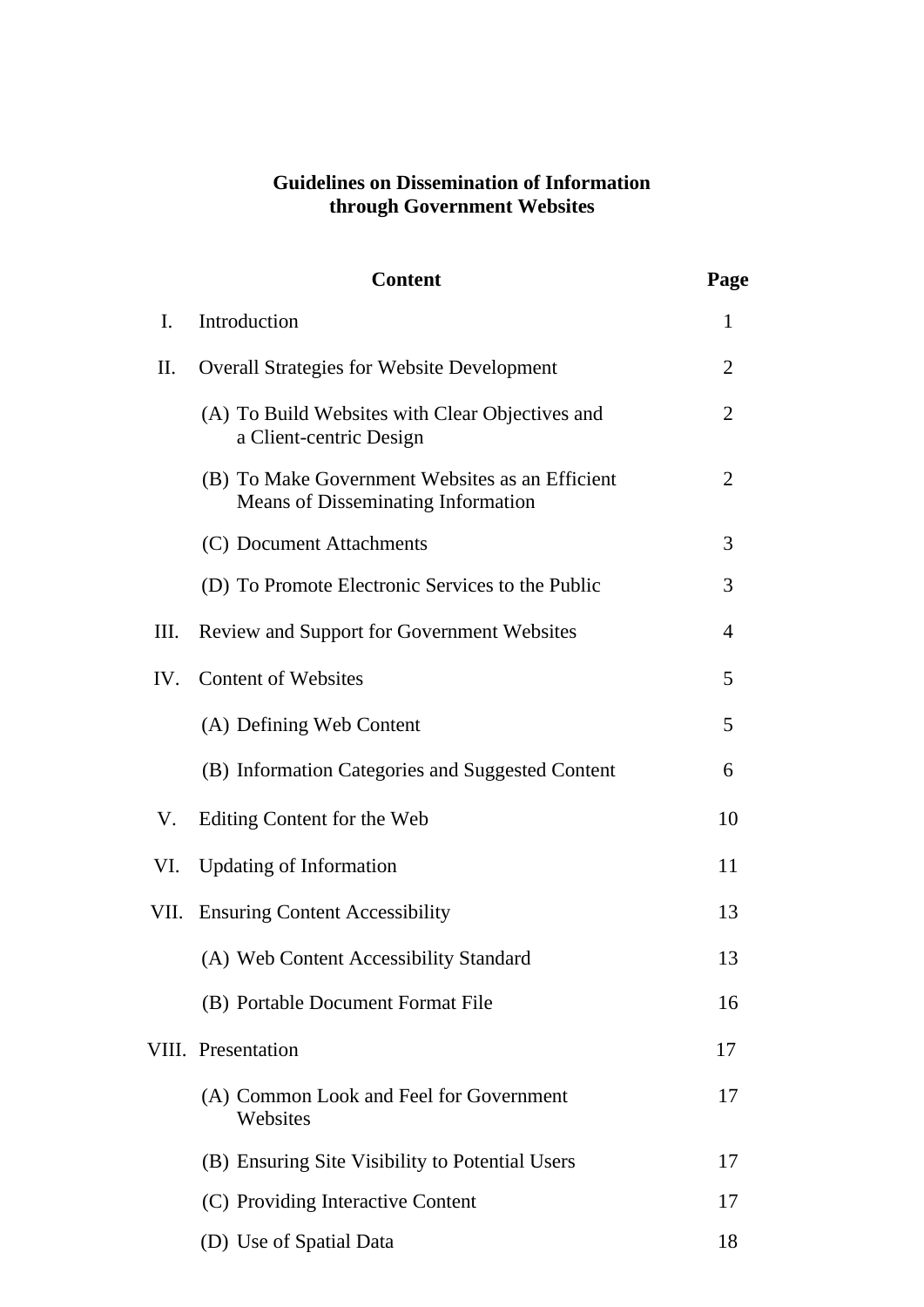| IX.  | Specific Notes on Producing and Developing<br>Websites                           | 19 |
|------|----------------------------------------------------------------------------------|----|
|      | Statements for collecting personal data online<br>1.                             | 19 |
|      | Links to other websites<br>2.                                                    | 19 |
|      | 3.<br>Links to Brand Hong Kong logo                                              | 20 |
|      | Use of national and regional flags and<br>4.<br>emblems                          | 20 |
|      | Disclaimer<br>5.                                                                 | 20 |
|      | Social media platforms, chat rooms and<br>6.<br>discussion groups                | 21 |
|      | Selecting contractors<br>7.                                                      | 21 |
| X.   | <b>Management of Government Websites</b>                                         | 22 |
|      | (A) Establishment of Working Group                                               | 22 |
|      | (B) Duties of Working Group                                                      | 22 |
|      | (C) Responding to Users' Feedback<br>and<br><b>Analysing Traffic Information</b> | 22 |
| XI.  | <b>Adoption of Latest Technologies</b>                                           | 24 |
|      | (A) Mobile Technology                                                            | 24 |
|      | (B) Interactive Map                                                              | 24 |
| XII. | Copyright Issues on the Internet                                                 | 24 |
|      | <b>Annex - Useful Links</b>                                                      | 25 |

April 2021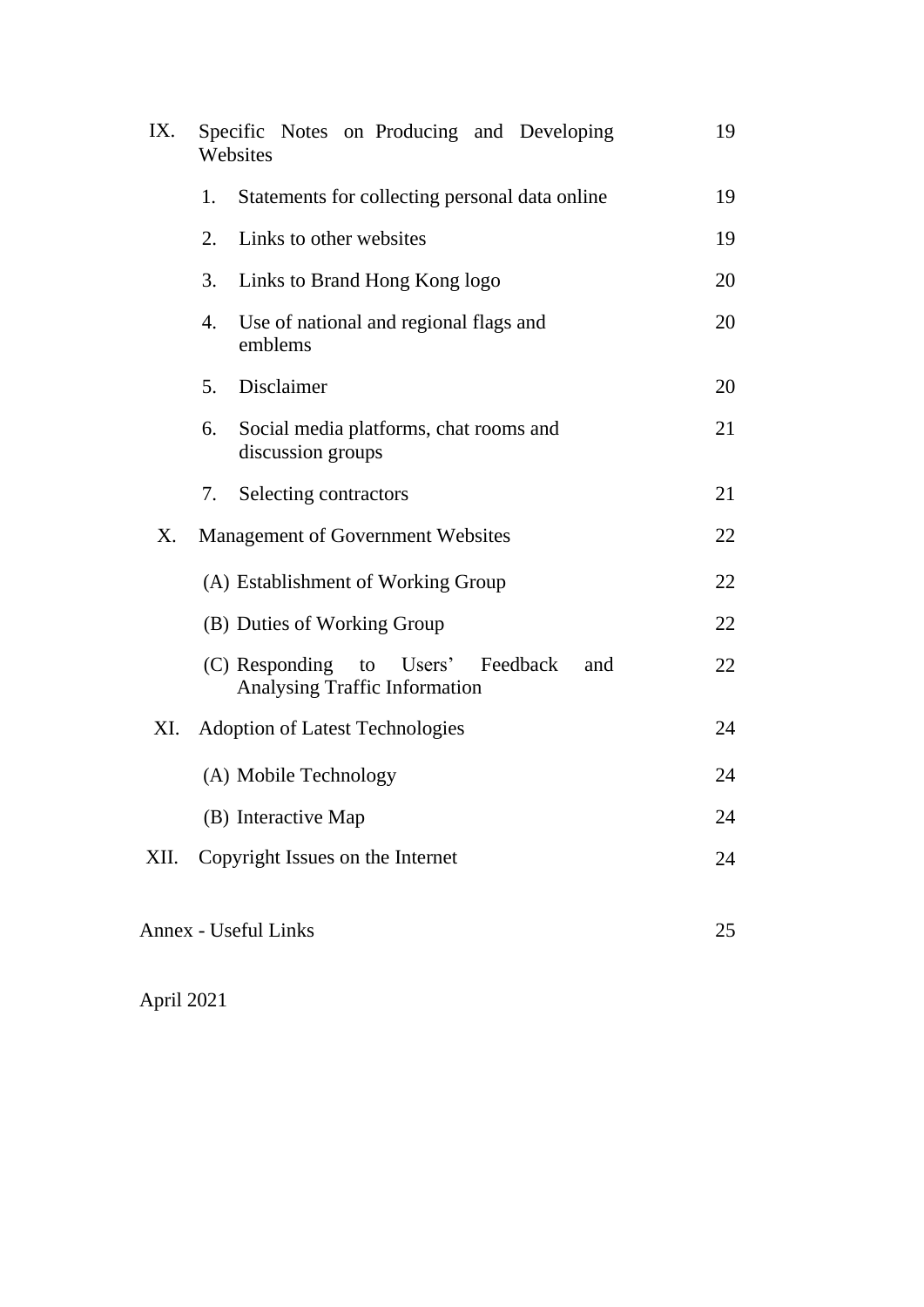### **Guidelines on Dissemination of Information through Government Websites**

### **I. Introduction**

The Government is committed to using information and communication technology in disseminating information and delivering services to the public, taking advantage of the Internet's ability to host a massive repository of dynamic information to be made available to everyone anywhere at any time. All Government bureaux and departments ("B/Ds") now have their own websites in traditional and simplified Chinese and English.

2. Websites of B/Ds should provide relevant information in an efficient and effective manner and in a format that encourages access by the local and international communities. These guidelines serve as a practical guide for developing and revamping websites by B/Ds.

3. Detailed technical notes issued by the Office of the Government Chief Information Officer ("OGCIO") are available at the following location: [https://www.ogcio.gov.hk/en/our\\_work/community/web\\_mobileapp\\_accessibi](https://www.ogcio.gov.hk/en/our_work/community/web_mobileapp_accessibility/doc/technical_notes.pdf) [lity/doc/technical\\_notes.pdf](https://www.ogcio.gov.hk/en/our_work/community/web_mobileapp_accessibility/doc/technical_notes.pdf)

Other relevant guidelines can be located under the "Useful Links" section at **Annex**.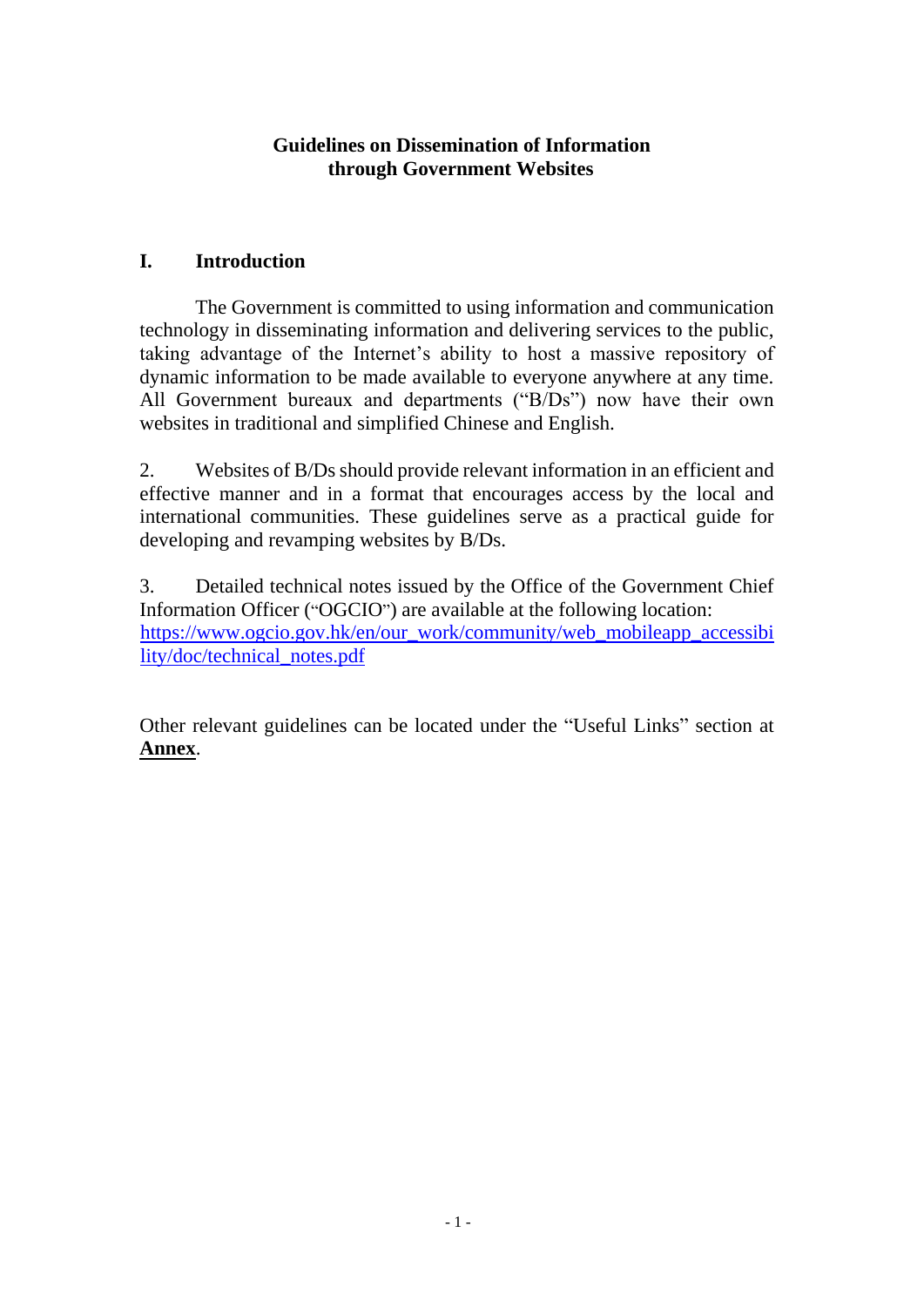## **II. Overall Strategies for Website Development**

### **(A) To Build Websites with Clear Objectives and a Client-centric Design**

4. A clear objective is vital for a well-structured website. With clear objectives, B/Ds can be more effective in identifying target groups of users and in designing content and presentation of their websites. The objectives of the website should be closely related to the missions and visions of B/Ds.

5. The structure of websites should develop having regard to the needs of target users: a client-centric design. A thorough analysis will be needed to define clear objectives and understand the requirements of the target users in order to create client-centric websites. In addition to an initial analysis of requirements, on-going traffic monitoring will ensure that websites continually meet the expectations of the target users (see also para. 15 below).

6. The main topics in a client-centric website should be categorised in such a way that Internet users can generally locate the required information with ease. In most situations, such client-centric websites should be topic-based. Websites which categorise information simply according to the structure of B/Ds will turn Internet users away as it may take a lot of efforts to locate the information wanted. The structure of B/Ds should best be shown in the organisation charts.

### **(B) To Make Government Websites as an Efficient Means of Disseminating Information**

7. B/Ds should make full use of their websites to disseminate information. Information dissemination on the Internet and in other media should generally be simultaneous. Major public announcements should be made available on the website as soon as possible.

8. The following should in particular be observed in disseminating information on Government websites:

- (a) Uploading as many printed materials as possible on websites. Information in printed materials such as reports, publicity leaflets, and consultation papers, is part of the useful information the general public is looking for in the cyber space. It should always be borne in mind during the preparatory stage of the materials that an Internet version is a required format. This helps to avoid problems in conversion of file formats at the later stage; and
- (b) Providing press releases on important issues in the websites of B/Ds. Press releases are an important information source carrying the most updated Government news. Via a computer system, all government press releases are automatically uploaded onto the Internet at <https://www.info.gov.hk/gia/> minutes after their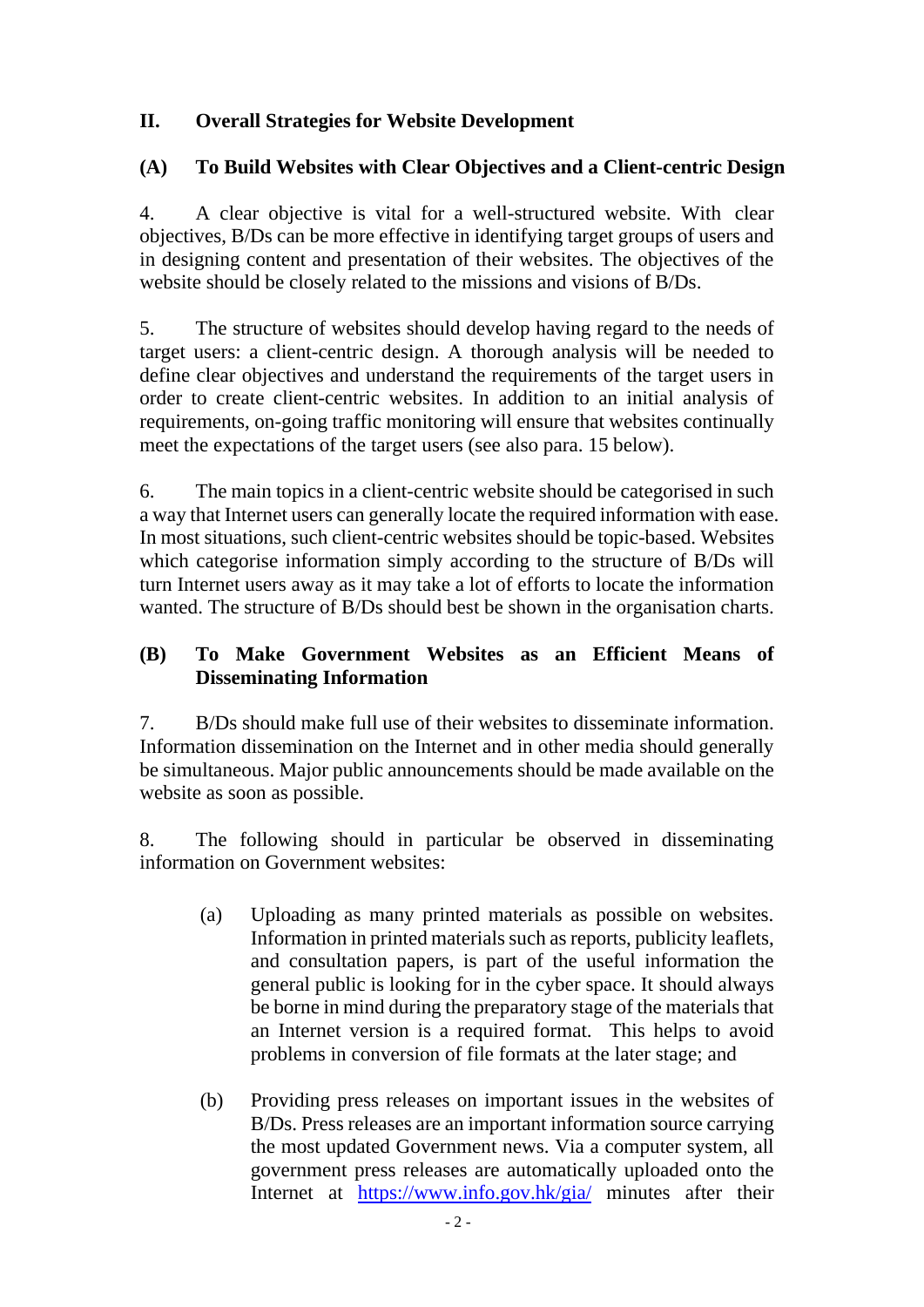dissemination to the media. It is a convenient way for the public to look for specific press releases in the websites of B/Ds. This can be done simply by providing a press release web page in departmental websites and creating links to the press releases concerned.

## **(C) Document Attachments**

9. When documents are uploaded to the websites, the file size should be indicated to give users an idea about the time required for downloading. Larger files may be cumbersome to download with slow Internet connections. It is useful to provide an email link or telephone contact to enable users to request a hard or soft copy of the document if required.

10. Please refer to the Technical Notes on Website Development and Maintenance issued by the OGCIO at [https://www.ogcio.gov.hk/en/our\\_work/community/web\\_mobileapp\\_accessibi](https://www.ogcio.gov.hk/en/our_work/community/web_mobileapp_accessibility/doc/technical_notes.pdf) [lity/doc/technical\\_notes.pdf](https://www.ogcio.gov.hk/en/our_work/community/web_mobileapp_accessibility/doc/technical_notes.pdf) for other points to note.

## **(D) To Promote Electronic Services to the Public**

11. To promote electronic services to the public, information about such services should prominently feature in the websites. A complete list of electronic services with description of such services should be provided. The pre-requisites for using the electronic services, e.g. digital certificate, PIN, browser version, should also be explicitly stated. Policy bureaux should also list electronic services provided by the departments under their purview.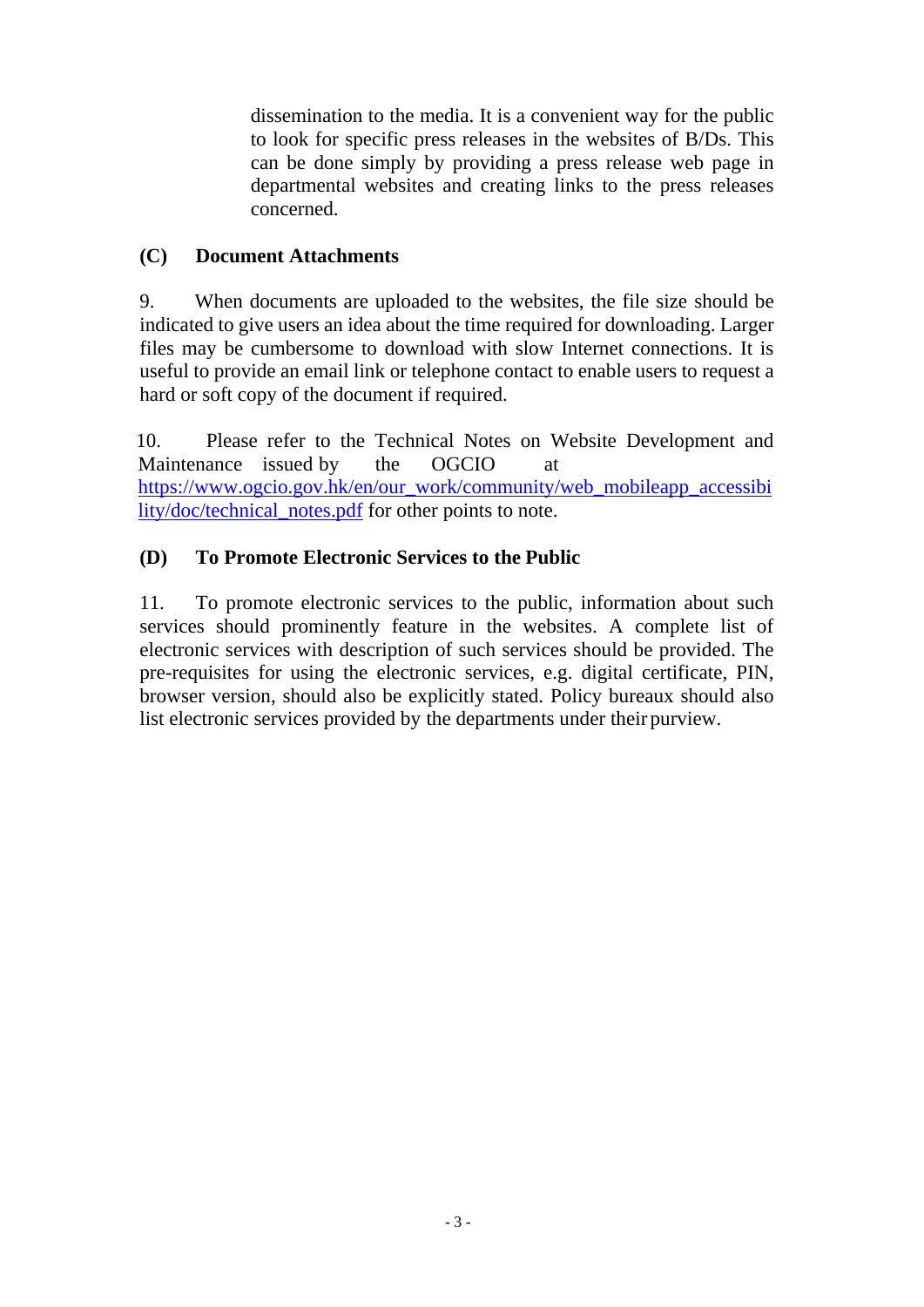### **III. Review and Support for Government Websites**

12. B/Ds are advised to conduct annual reviews of their websites.

13. Most Government websites are hosted in the Web Content Hosting ("WCH") Service of OGCIO with operation support from the Common Services Infrastructure ("CSI") Support Team. Services provided include:

- (a) Architectural design, development and enhancement of the website hosting platform;
- (b) Maintenance and daily operation support;
- (c) Hosting of Internet domain name records for Government websites through the Domain Name ("DN") Hosting Service;
- (d) Secure channels for content upload, i.e. secure file transfer protocol ("sFTP") or Web Content Upload System ("WCUS"); and
- (e) Testing environment before websites are launched or website modifications are published.

The email contact of the CSI Support Team is [csi\\_support\\_team@ogcio.gov.hk.](mailto:csi_support_team@ogcio.gov.hk) Updated information is available in ITG InfoStation at [https://www.itginfo.gov.hk](https://www.itginfo.gov.hk/) and Central Cyber Government Office ("CCGO") at [https://portal.ccgo.hksarg.](https://portal.ccgo.hksarg/)

14. In addition, OGCIO provides the following services for all Government websites hosted in WCH or externally:

- (a) Statistics on visitors to their websites [\(https://webstat.scig.hksarg/webstat/\)](https://webstat.scig.hksarg/webstat/) (registration required and limited to webmasters only); and
- (b) GovHK search service for information in their websites [\(https://itginfo.ccgo.hksarg/content/ns/gsg-search.asp\)](https://itginfo.ccgo.hksarg/content/ns/gsg-search.asp).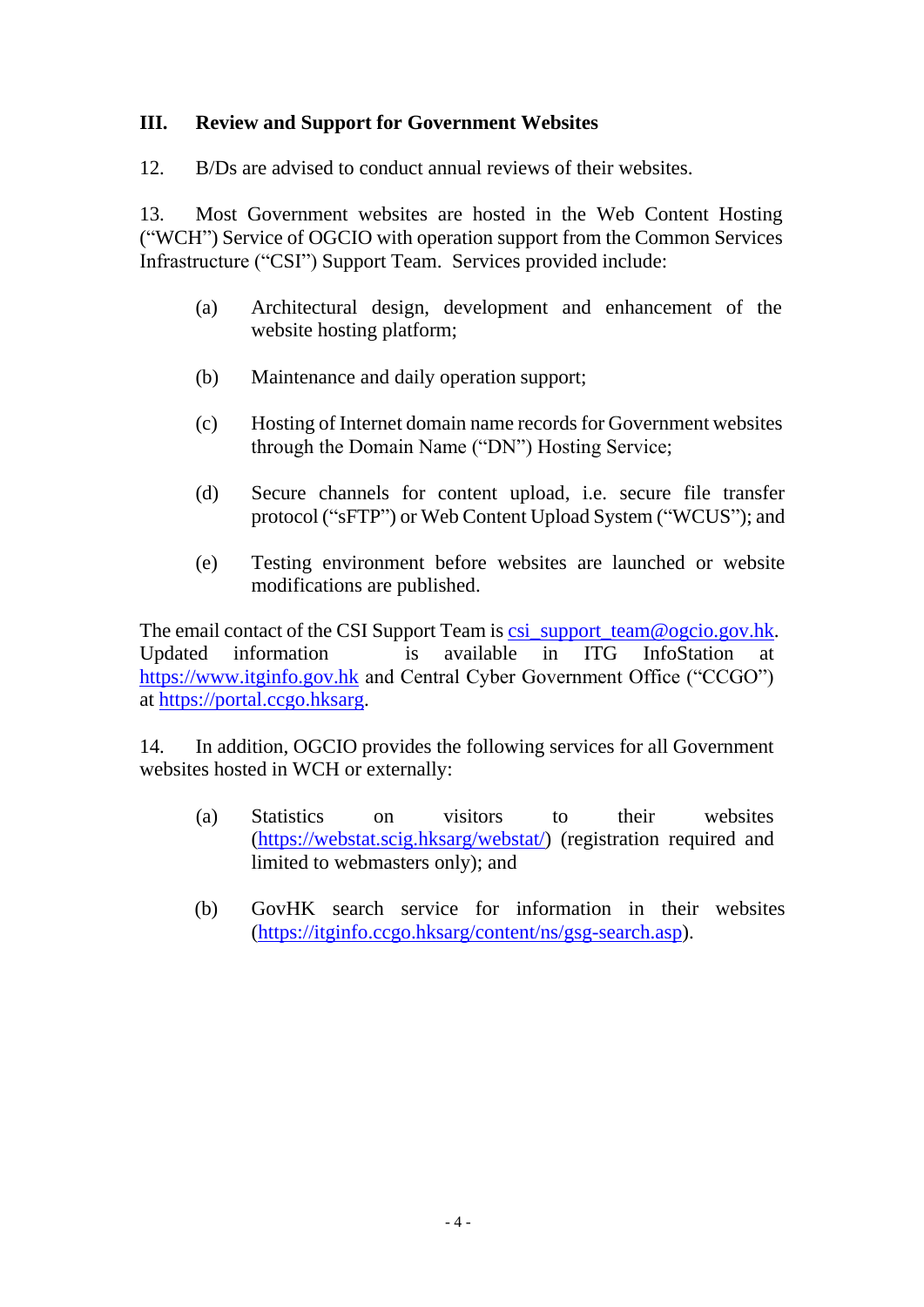## **IV. Content of Websites**

### **(A) Defining Web Content**

15. Developing client-centric content begins with ensuring that the content is aligned with the requirements of the target users and the site objectives. The following content categories are regarded as necessary for "best practice":

- (a) Providing a clear indication of the target users and the site objectives to allow a user to quickly determine if the site should be explored;
- (b) Providing a site map to outline the content of a website;
- (c) Providing report summaries, press releases and other "core" information with embedded links that allow users to easily navigate through the information;
- (d) Highlighting any recent updates or providing a "What's New" section for recently updated information to facilitate repeated users;
- (e) Providing links to related external sites and encouraging other sites to provide links into your site as far as B/Ds deem appropriate;
- (f) Providing an index of downloadable materials, such as reports, bibliographies, glossaries, appendices of information;
- (g) Listing frequently asked questions to reduce the number of direct users' enquiries;
- (h) Providing contact information, including email, telephone number, fax number and mail address; and
- (i) Providing interactive map for the information about the locations of government offices, services centres, public counters or events to facilitate public to pay visit.

16. Government websites should be available in traditional and simplified Chinese and English and the writing style should be consistent with the language (i.e. avoid a direct translation). The use of jargons or abbreviations should be avoided.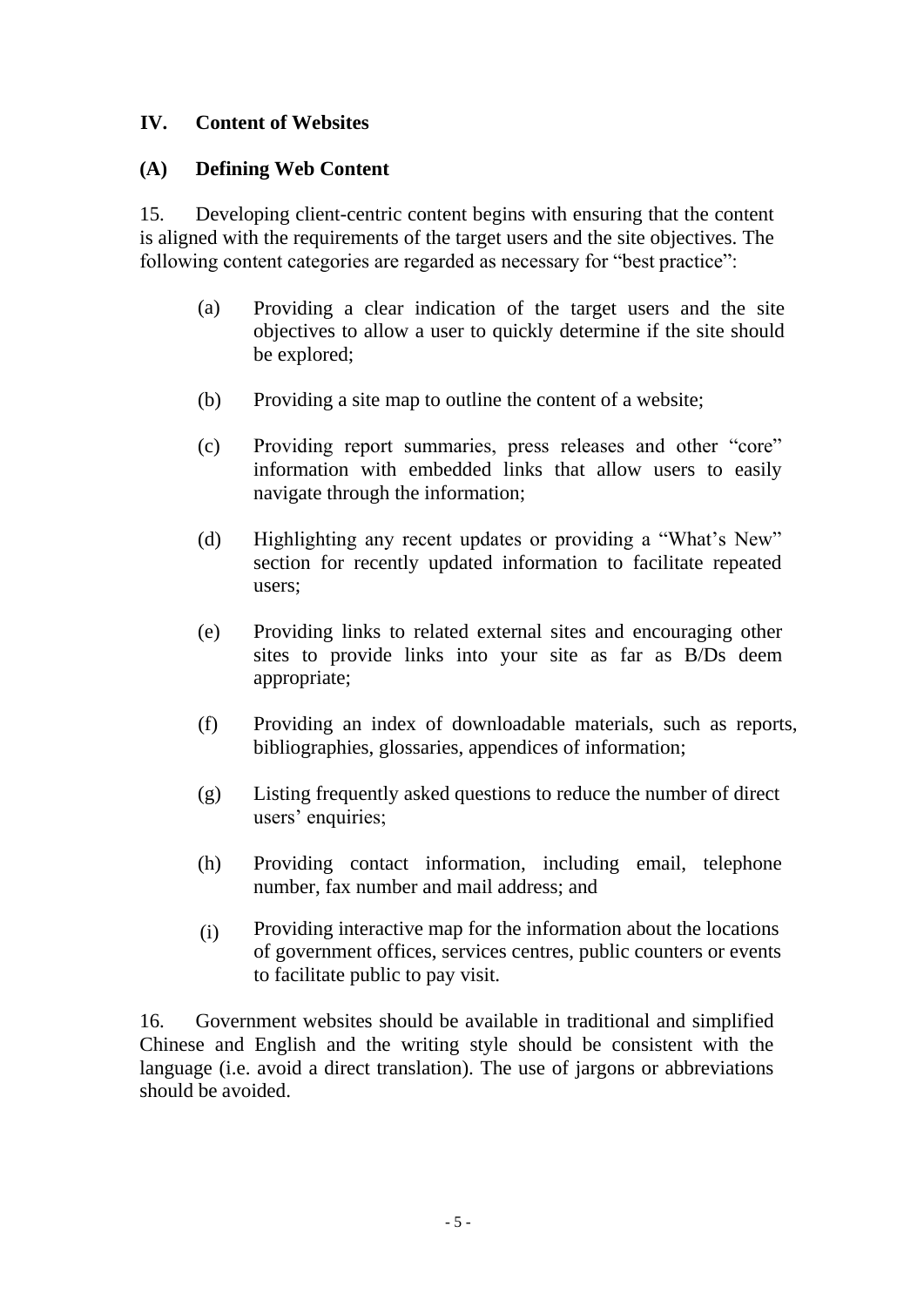### **(B) Information Categories and Suggested Content**

B/D

success

17. The information categories and their suggested content are as follows:

# **Information Category Suggested Content** (a) Organisation • Organisation chart, including names of details of officers filling the directorate posts and officers filling the directorate posts and telephone numbers of all posts shown in the chart.

- Responsibilities of individual divisions.
- (b) Vision, mission Vision, mission and value statement of the and value B/D statement of the
- (c) Public service Description of main services or functions of the organisation.
	- Information on services introduced or changed. User-friendly features include:
		- $\triangleright$  A "how to" guide for accessing services;
		- $\triangleright$  Key documents/ forms required for accessing services; and
		- $\triangleright$  On-line access to services.
- (d) Performance Statements of performance pledges.
	- pledges and Statistics measuring fulfilment of pledges.
- (e) List of records by List of categorised records which the public category may have access to.
- (f) List of available Categorised list of information (either information published or otherwise) made available, whether free or on payment. User-friendly features include:
	- Softcopy of documents available for
		- 6 -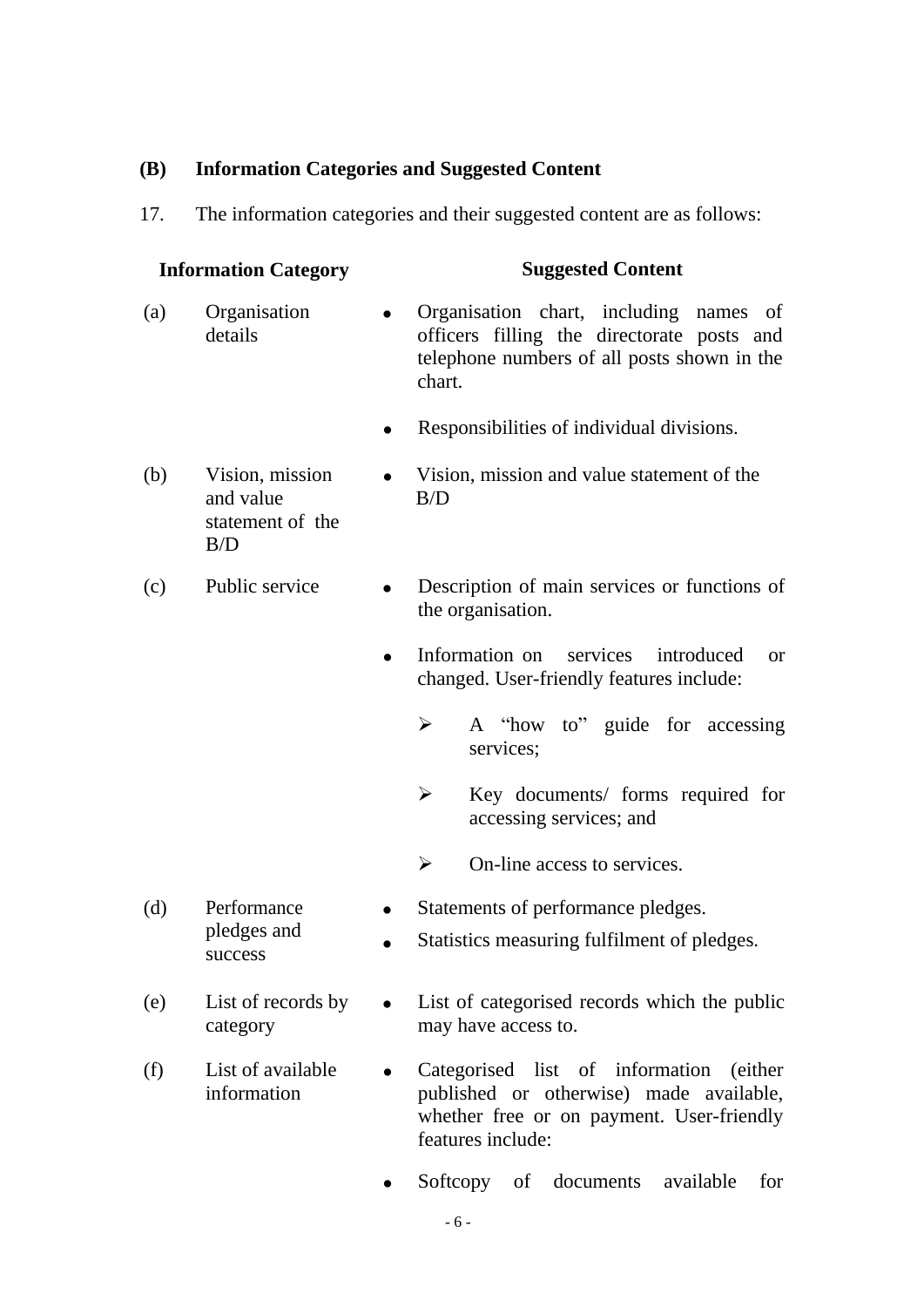#### download; and

• Procedures and charges for accessing/ purchasing available information.

#### (g) Access to information

(h) Consultation papers

- $\bullet$ Description of the process for obtaining information.
- $\bullet$ Standard photocopying charges.
- Application form for Access to Information.
- Contact information of Access to Information Officer, including name, email, telephone number, fax number and mail address for related enquiries.
- Code on access to information
- Consultation papers in HTML format with internal links if feasible.

(Note: Subsequent references to HTML in this document also applies to XHTML, and for simplicity sake, "HTML" will be used as the abbreviated version.)

- An audio version of the summary or the full text should be provided to allow users to choose their preferred media.
- Softcopy of documents (e.g. PDF file) available for download.

(Note: Please ensure all "track changes" features are removed for word processing document files.)

- Feedback channel for collecting views on consultation papers, i.e. email access for submitting response, and postal contact details.
- (i) Electronic services List of services that can be accessed online. Policy bureaux should also list electronic services provided by the departments under their purview.
- (j) Public forms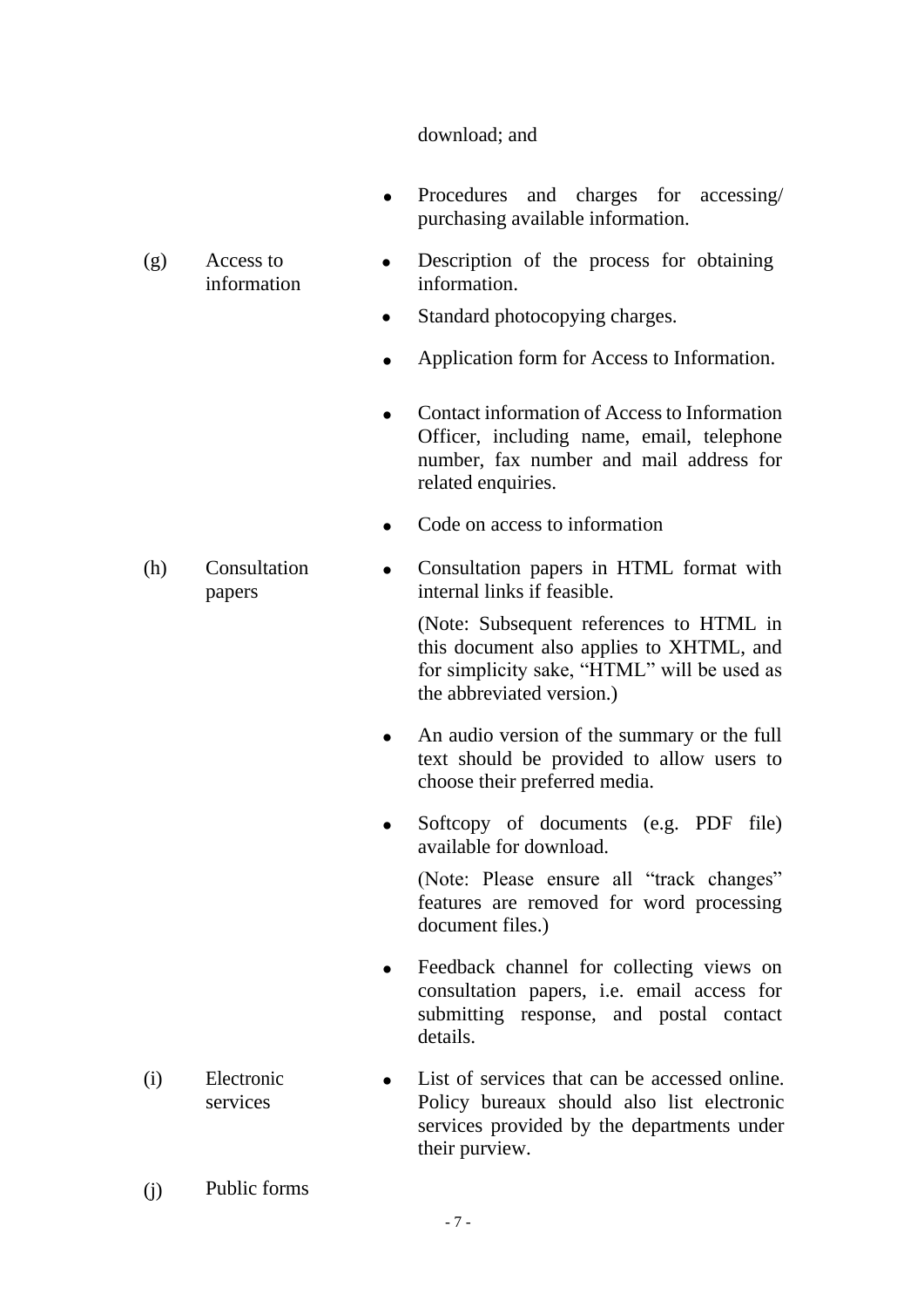- (k) Site objective This provides Internet users with a concise description of the content of the site, enabling them to quickly assess the site's relevance to their needs.
- (l) Survey results and statistics of public interest
- (m) Policies e.g. Policy Objective.
- (n) Legislative Council papers
- (o) Notices e.g. tender notices and recruitment advertisements.

release to the Legislative Council.

The documents should be uploaded after their

- (p) Publications and papers e.g. Annual reports, summaries of annual reports, reports, publicity leaflets, consultation papers, fact sheets.
- (q) Information unique to the B/D e.g. membership and terms of reference of advisory boards and committees related to the B/D.
- (r) Channels to access services (where and how) e.g. the location of the venues via the interactive map to facilitate access.
- (s) Frequently asked questions
- They should be categorised and indexed to facilitate easy access.
- They are valuable in reducing enquiries for frontline staff.
- (t) What's New section • This section should be frequently reviewed and updated to make sure it contains the most updated information.
	- The section should not be maintained as an archive of information in chronological order. Such practice prompts users to doubt whether the websites are updated.
	- A separate section of "What was new in (month)(year)" should meet the purpose. A "new" tag is useful to mark small updates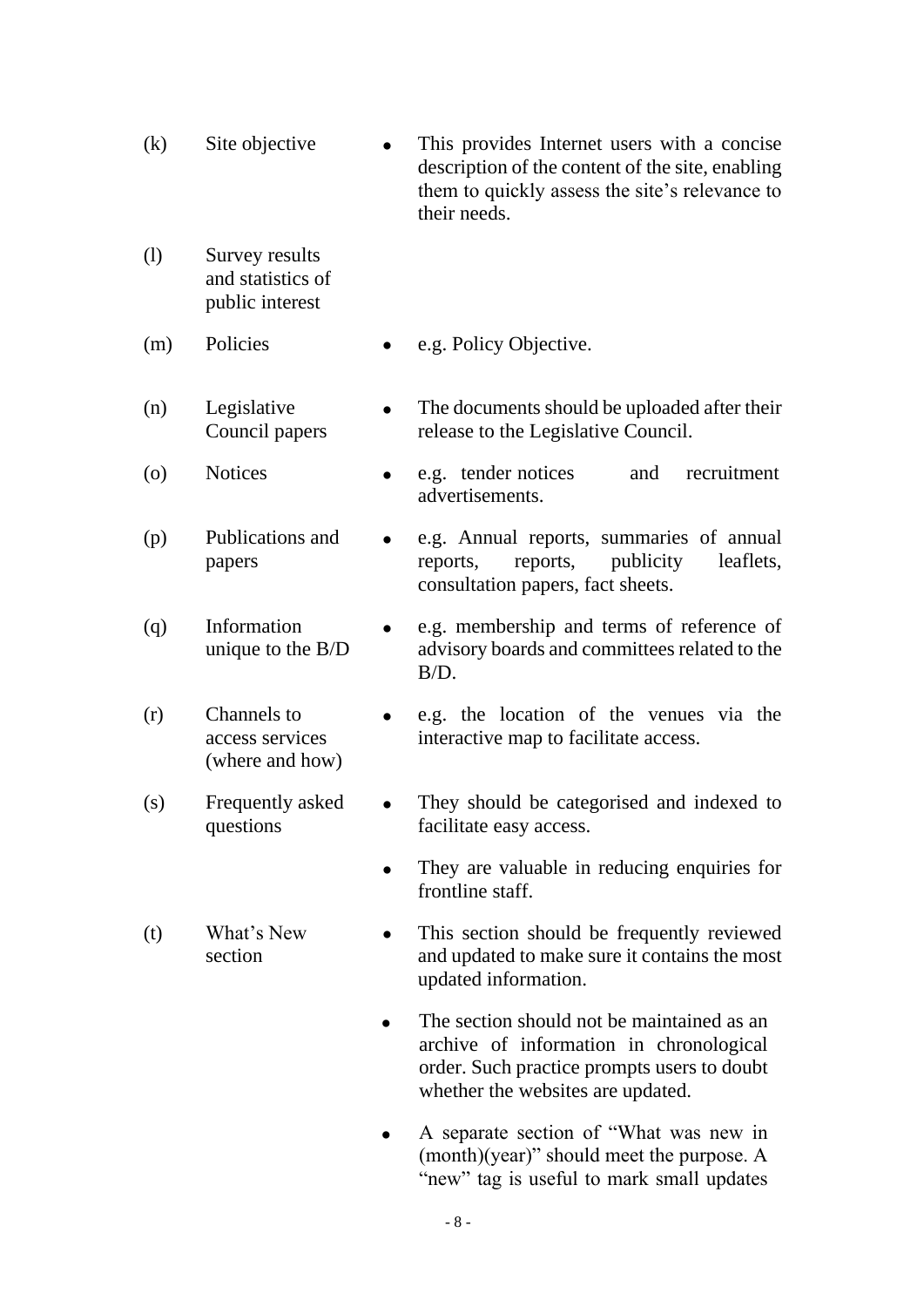in a site map or web pages.

- The section may also serve as an advance announcement for planned items, such as soon to be released consultation papers.
- (u) Major press releases and speeches • It is valuable to provide an archive of news related information by date and topic. B/Ds should create an index page of the press releases with each item linked to individual press releases (see also paras. 7 to 8 above).
- (v) Events Providing event calendar, event descriptions and on-line registration for events (if feasible) is an inexpensive way to promote Government or social events to the general public.
- (w) Relevant external information e.g. Hong Kong Laws on the Internet.
- (x) Links to related Government departments Links to other departments and to related boards and committees (with regard to terms of reference and membership lists).
- (y) Links to related external sites • Through use of links to additional related external sites, the breadth of content can be easily expanded to better meet the content requirements of target users (see also para. 42 below).
	- Bearing in mind that the website addresses may change from time to time, the external links should be checked regularly to ensure that they still work.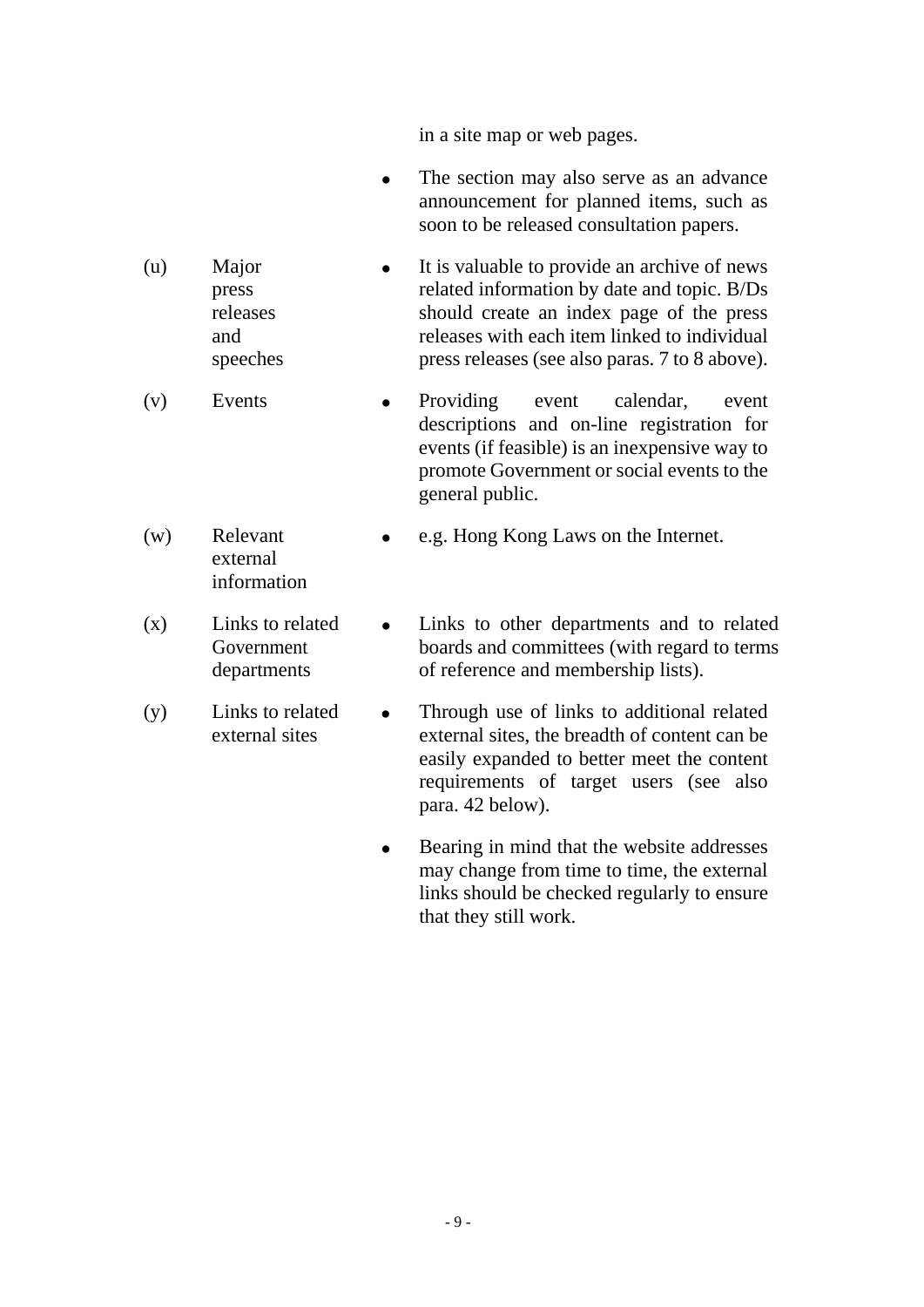## **V. Editing Content for the Web**

18. Although basically the content formats of printed and Internet versions look the same, B/Ds are reminded to pay attention to the following features of web pages and expectation of Internet users in editing content for web pages:

- (a) An outstanding feature of web pages is the provision of hypertext links enabling users to skip "unnecessary" information and go direct to relevant information. Because of this, the structure of content in a web page may be quite different from conventional paper documents. It is useful to keep the main points in the first page, while keeping content of secondary importance in subsequent pages which can easily be accessed by users via links.
- (b) Internet users in general do not expect to read lengthy documents on the computer screen. In editing web content, the paragraphs should be kept to a shorter length as far as practicable.
- (c) If a lengthy document is unavoidable, it is advisable to list the titles of the sections at the top of the page and provide links from titles to the relevant content underneath. Such practice enables Internet users to have an overview of a lengthy document and access the information they are interested in. Provision of navigation icons or text links such as "next", "previous", "top" are good user-friendly features.
- (d) It is advisable to use a map to present information relating to location. It is recommended to use simple and concise symbols for the map features to facilitate public understanding.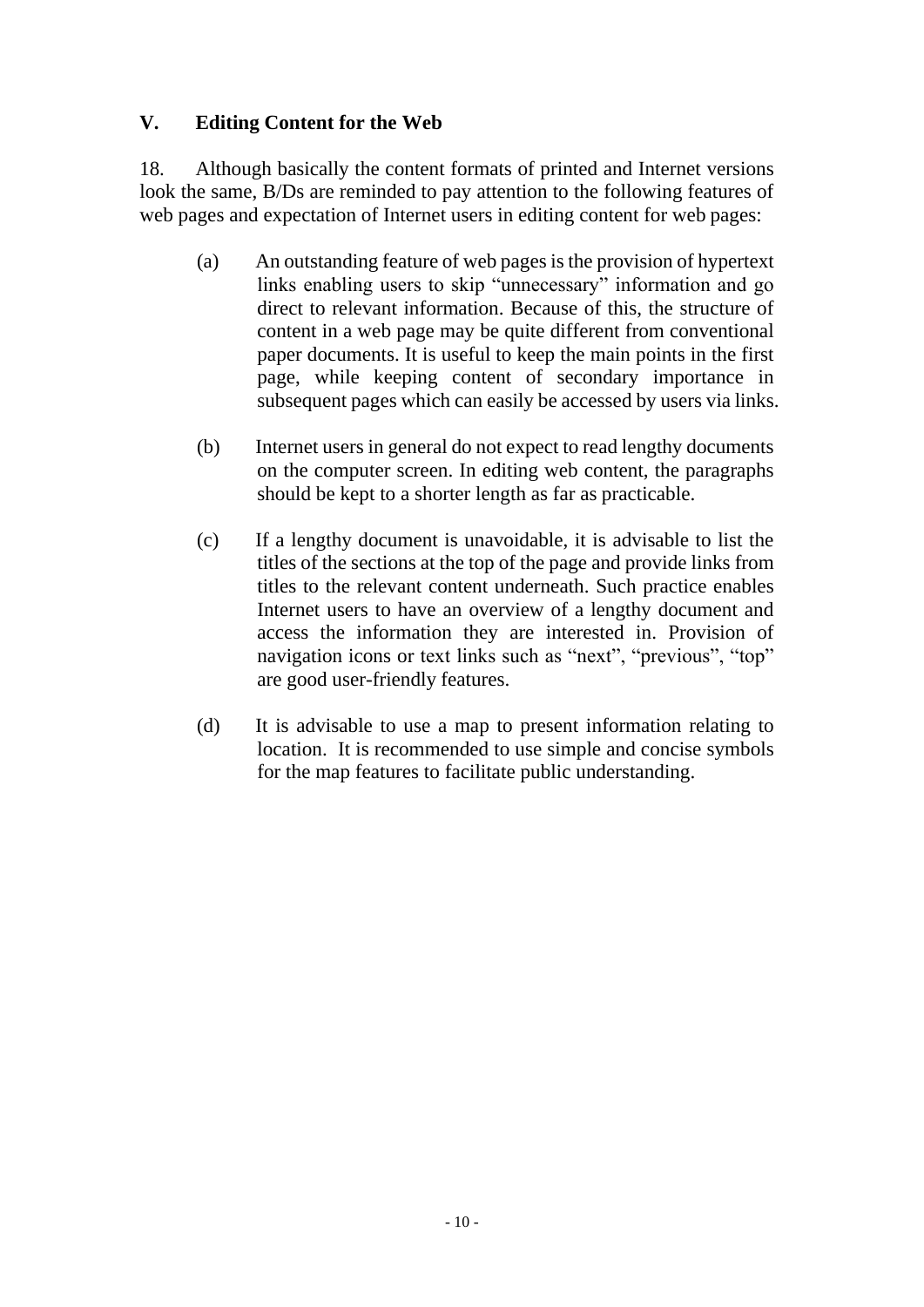## **VI. Updating of Information**

19. It is the responsibility of B/Ds to ensure that information put on the Internet is up-to-date. B/Ds should determine, in respect of each document uploaded onto its websites, the frequency in respect of which the document should be updated.

20. A work schedule, containing a comprehensive list of updating frequencies thus determined, should be compiled for follow-up by all staff involved in the updating of the websites. The work schedule should provide for the continuous updating of any information expected by the public to be 100% up-to-date. Examples of such information are organisation charts, holders of specific posts and telephone numbers. In general, B/Ds should review and update their websites **at least once a year**.

21. B/Ds should post on each page a last revision date (修訂日期). The "What's New" section should be updated regularly. Some information may require less frequent updating (e.g. fact sheets). In that case, some form of indication, e.g. last review date (覆檢日期), should be included to show that the information is still up-to-date. Either "Last revision date" or "Last review date", whichever is the later, is to be used on each page. Outdated web content should be removed from the website as soon as they are no longer applicable. Besides, for web pages dedicated for historical information, B/Ds should remark that the content will be displayed as it is and will not have further update.

22. There have been criticisms that the Government does not upload quickly enough onto its websites useful information relating to unexpected issues. Apart from the continuous updating of existing information, B/Ds should be prepared to respond efficiently to those issues by uploading necessary related information swiftly. Links to related websites should be checked frequently to make sure that they are valid. Similarly, all relevant hyperlinks should be updated before any removal of web pages, graphics files, topics, promotion icons etc. from the site. If there is any known external hyperlink pointing to these web pages, the webmasters of the "referring" websites should be informed of the update as well.

23. If webmasters are planning to take down a website temporarily by removing the web pages in question, webmasters should post a maintenance page with relevant information like reason of maintenance, time of resumption, etc., to inform users about the status.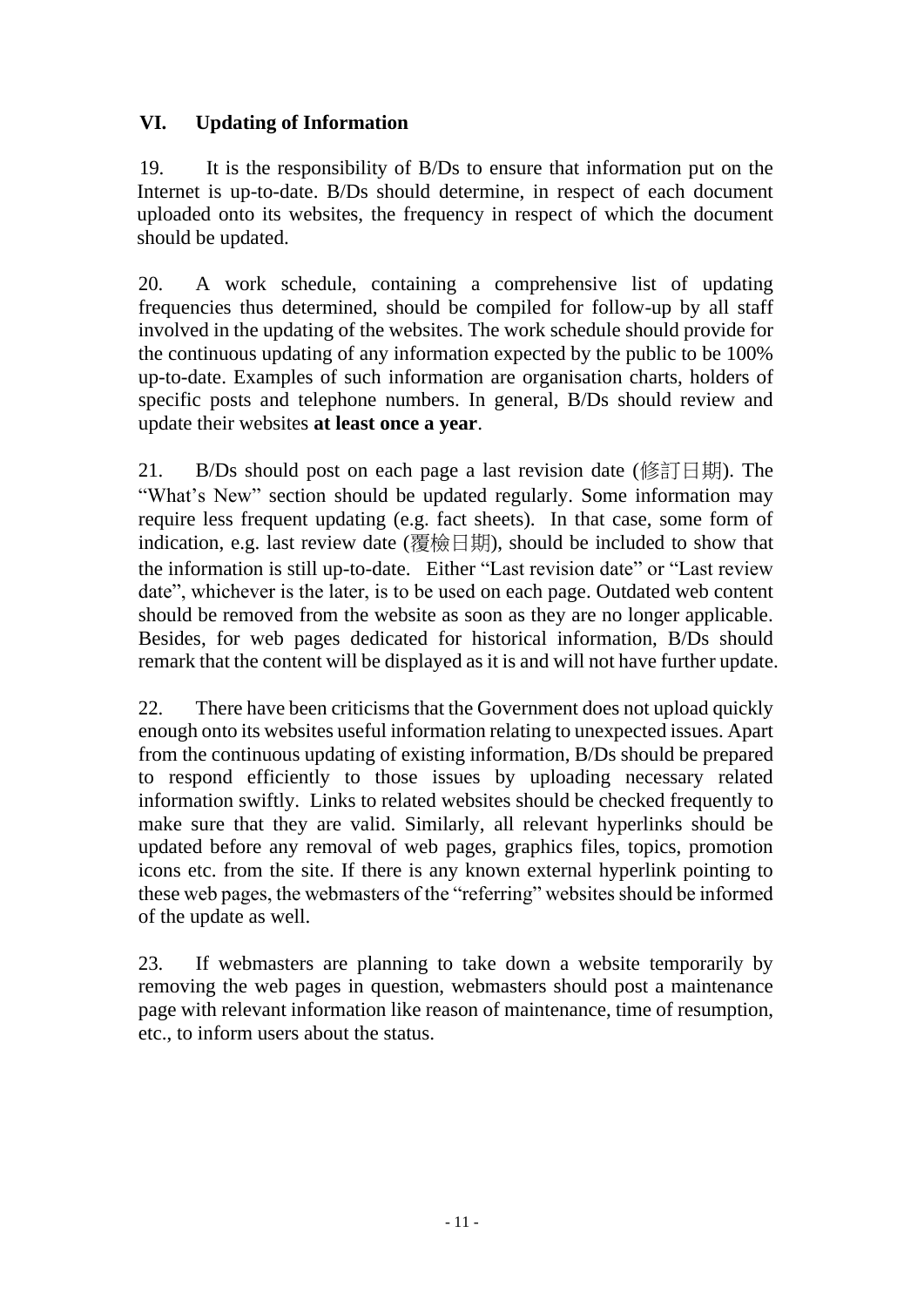24. Any outdated or obsolete web pages should be removed from the production site. If these "orphan" pages are still retained on-line, they may be accessible through the search results from search engines though no navigation path to the obsolete page is available. This may result in users getting incorrect or outdated information from the website. If the website is maintained and hosted by an external web-hosting company, the B/D concerned should ensure that all web pages are removed from the server of the company at the end of service contract or upon contract termination, as appropriate. Any obsolete domain names should also be de-registered as soon as they are not applicable.

25. Any remark statements in the source of web pages or script used during the development process or revision marks in documents should be removed before the website goes production. Any such information if not removed may open up opportunity for malicious attack. Test programme or script should also be removed from the production site since malicious attackers may make use of any vulnerability in these test programmes or scripts to compromise the website.

## **Online Forms**

26. Receipt of online form should be acknowledged if reply email addresses are provided. It is also desirable to make clear to the users the expected response time of the requested service as well as the B/D's contact information for enquiries after the submission of the form.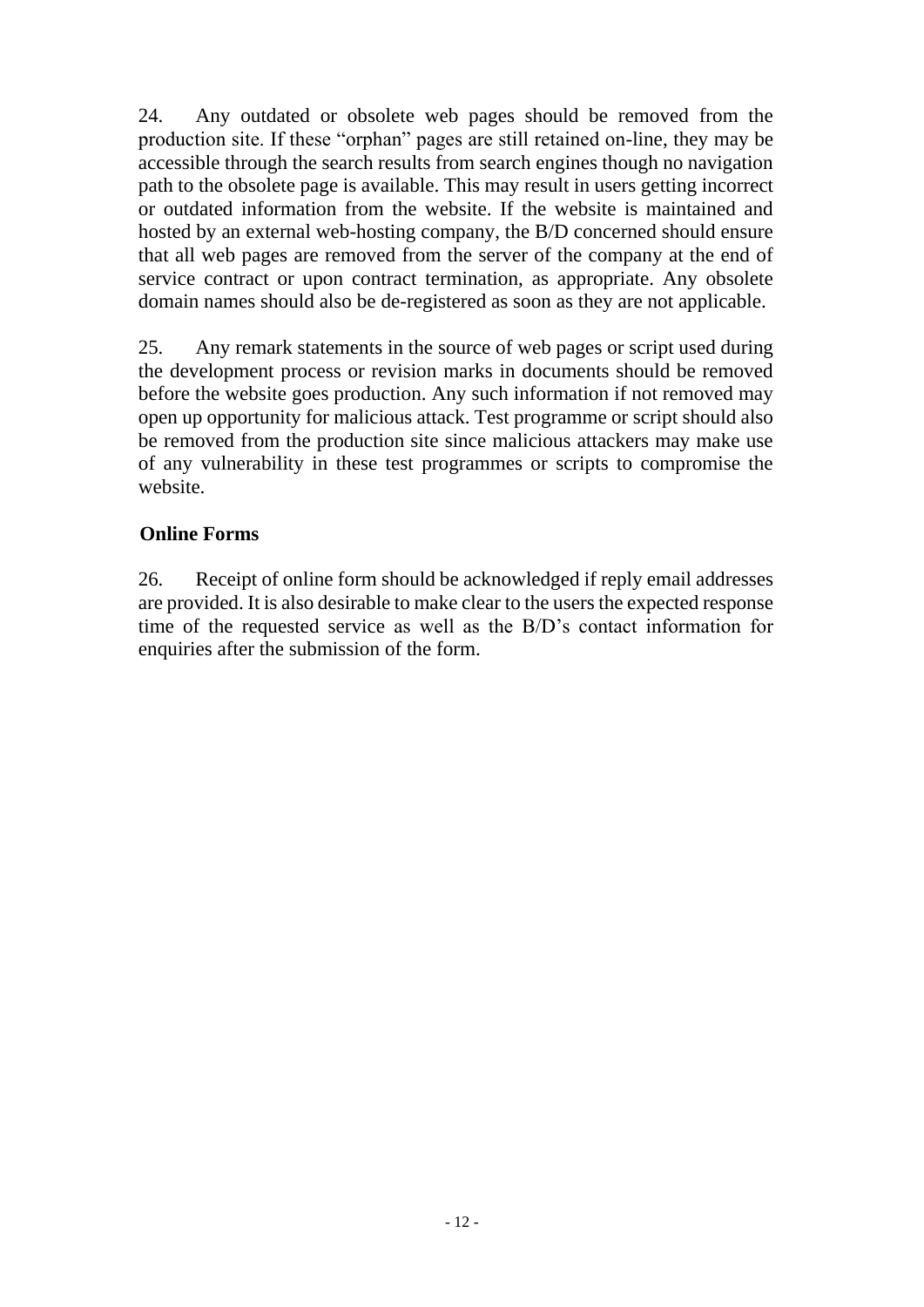## **VII. Ensuring Content Accessibility**

27. The usefulness of a website is largely enhanced if its messages can reach the widest possible audience. It is important to ensure that web contents are delivered in an accessible form, taking into account the needs of persons with visual, mobility, hearing and cognitive impairments. In line with Article 9 of the Convention on the Rights of Persons with Disabilities, the Government will take appropriate measures to promote access for persons with disabilities to new information and communications technologies and systems, including the Internet, to enable them to live independently and participate in all aspects of life.

28. Some typical examples of web accessibility issues for persons with disabilities include ―

- websites with non-text elements such as graphics, maps, pictures and images which cannot be transcribed into Braille or speech for the visually impaired;
- small text sizes and insufficient contrast between foreground and background colours may present difficulties for people with restricted vision and colour blindness;
- audio and visual content without text description may be difficult for those with hearing impairment to follow;
- people with mobility impairments may lack the dexterity or handeye coordination to use a mouse and they have to rely on the keyboard or some form of assistance device; and
- people with cognitive or learning difficulties such as dyslexia or attention deficit disorder require a logical order for content, simple and clear sentences, and graphical icons to aid navigation.

## **(A) Web Content Accessibility Standard**

29. To ensure web accessibility, Government adopts the Web Content Accessibility Guidelines (Version 2.0) ("WCAG 2.0") promulgated by the World Wide Web Consortium ("W3C"). There are three levels of conformance ―

- Level A provides basic accessibility for most Internet users;
- Level AA would generally enable persons with disabilities to use the website; and
- Level AAA provides the highest standards of accessibility.

Taking into account web impact and design, Level AA conformance should achieve the best balance for Government websites.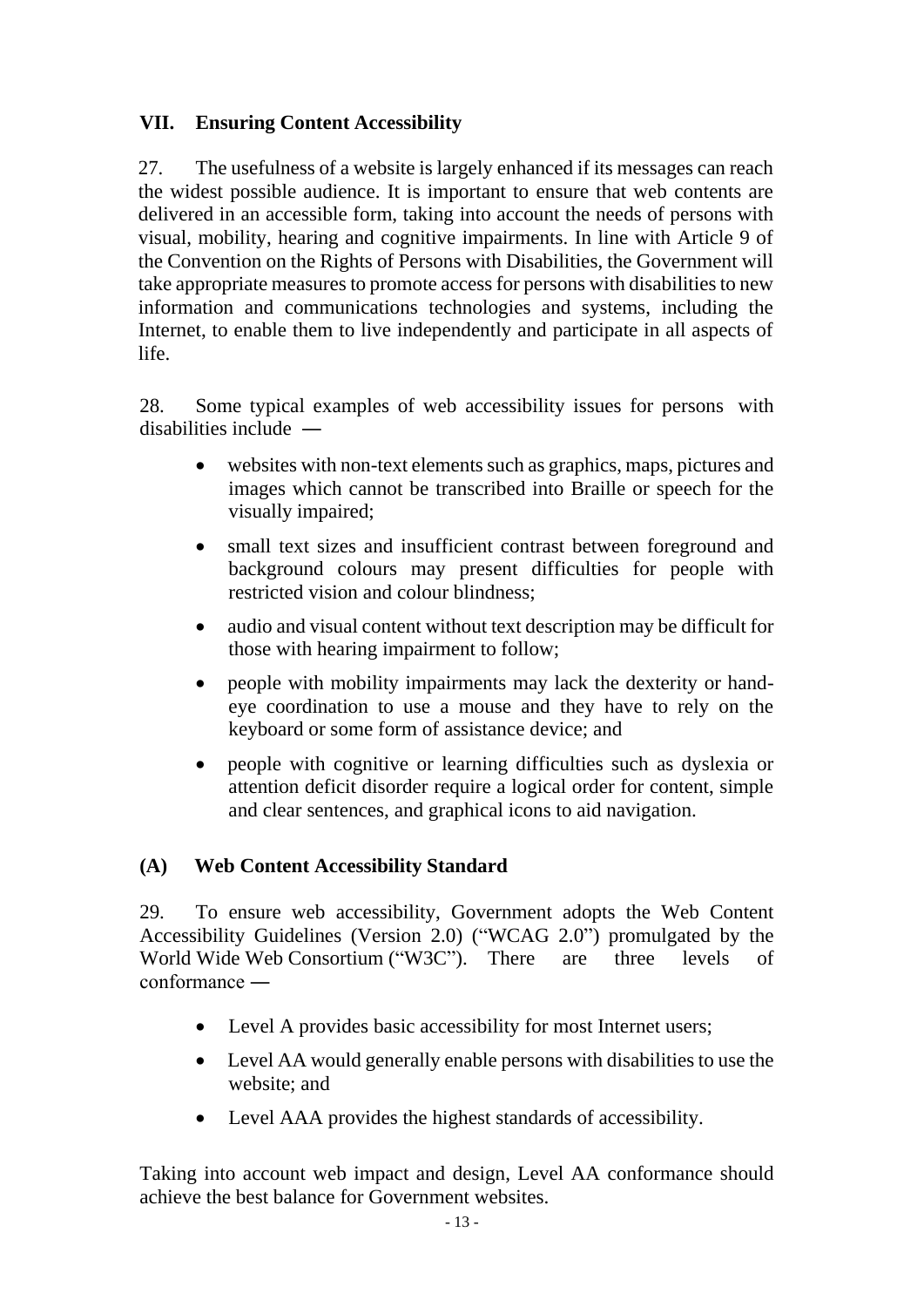Nonetheless, B/Ds are encouraged to incorporate enhancements as necessary to further improve the quality of accessibility having regard to the target audience of their websites. With effect from 1 January 2013, all government websites, except archive materials, must validate to W3C WCAG 2.0 Level AA conformance. Exceptions must be justified and explained in the website concerned.

WCAG 2.1, which extends WCAG 2.0, was promulgated by W3C in 2018. According to W3C's recommendation, WCAG 2.0 and WCAG 2.1 are both existing standards. WCAG 2.1 does not deprecate or supersede WCAG 2.0. It includes all success criteria in WCAG 2.0 with the additional of 17 new success criteria to address more mobile accessibility, and the needs of people with low vision and people with cognitive and learning disabilities. B/Ds are advised to adopt WCAG 2.1 Level AA standard, where appropriate, when carrying out major revamp for websites or development of new websites. For details of new success criteria, please refer to

[https://www.ogcio.gov.hk/en/our\\_work/community/web\\_mobileapp\\_accessibi](https://www.ogcio.gov.hk/en/our_work/community/web_mobileapp_accessibility/promulgating_resources/handbook/doc/WCAG2-1_New_Success_Criteria_(Eng).pdf) [lity/promulgating\\_resources/handbook/doc/WCAG2-](https://www.ogcio.gov.hk/en/our_work/community/web_mobileapp_accessibility/promulgating_resources/handbook/doc/WCAG2-1_New_Success_Criteria_(Eng).pdf) [1\\_New\\_Success\\_Criteria\\_\(Eng\).pdf](https://www.ogcio.gov.hk/en/our_work/community/web_mobileapp_accessibility/promulgating_resources/handbook/doc/WCAG2-1_New_Success_Criteria_(Eng).pdf)

The W3C WCAG 2.0 and WCAG 2.1 are based on four principles of accessibility, as follows ―

- (a) **Perceivable**: information and user controls must be presented to users in ways they can perceive;
- (b) **Operable**: user control components and navigation must be operable by users;
- (c) **Understandable**: information and the operation of user interface must be understandable; and
- (d) **Robust**: content must be robust enough for reliable interpretation by a wide variety of web browsers, media players, and assistive technologies.

There are elaborate guidelines and criteria under each of these four principles. The complete list is available at [https://www.w3.org/TR/WCAG20/.](https://www.w3.org/TR/WCAG20/) The following provides a gist of the key points.

### **Principle 1: Perceivable**

(a) *Text Alternatives*: Provide a text equivalent for every non-text element. This enables visually impaired persons to use assistive technologies to read the text alternatives, and hearing impaired persons to read the text alternatives to understand the audio content, e.g. text-based directions should be provided for interactive map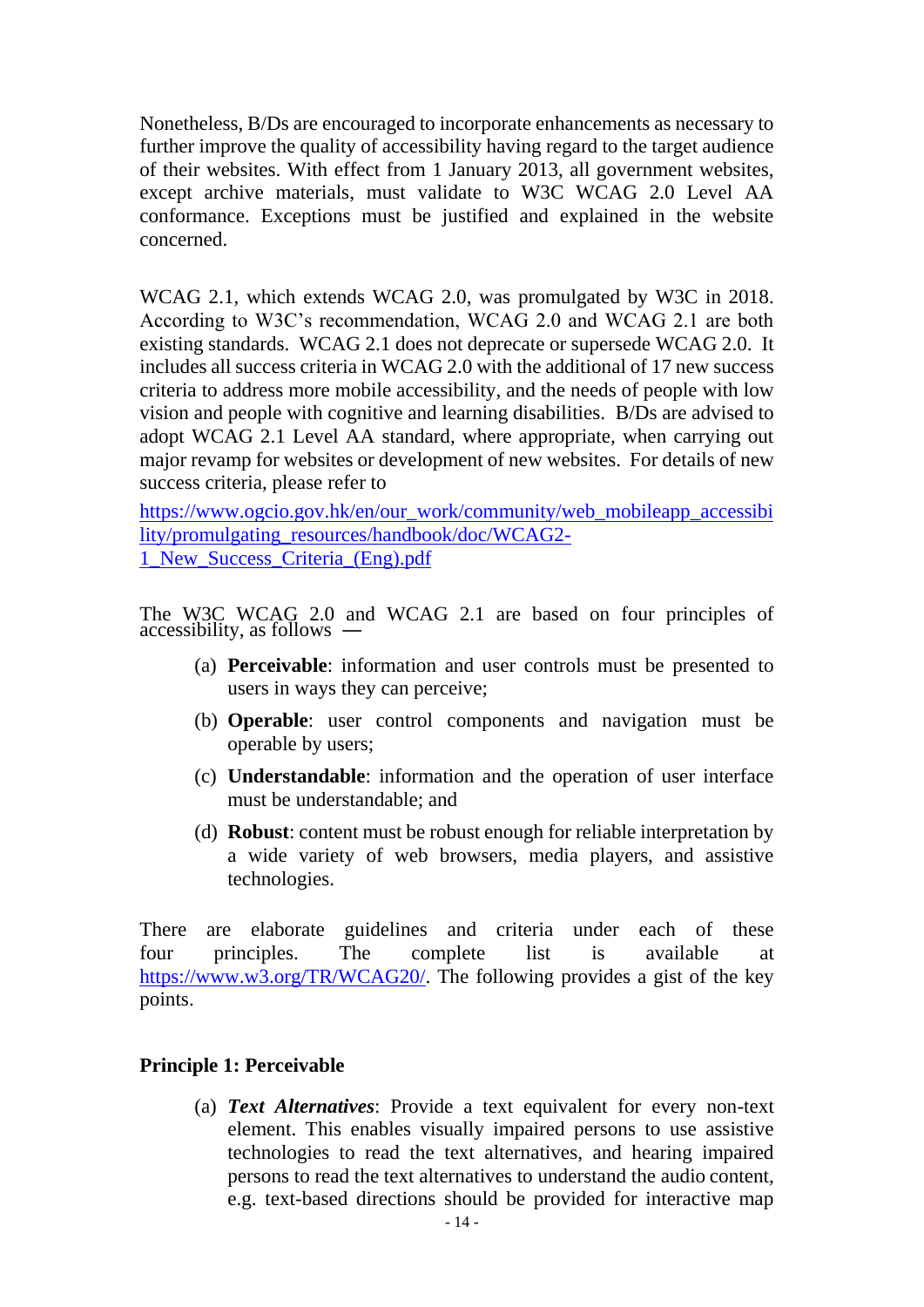used for showing directions to a location.

- (b) *Time-based Audio and Video Media*: Provide captions, transcripts and other alternatives for multimedia to enable understanding of the media content.
- (c) *Adaptable*: Create content that can be perceived in different ways and by assistive technologies without losing meaning, e.g. information conveyed through colours should also be available in text to facilitate people with colour-blindness.
- (d) *Distinguishable*: Make it easier for users to see and hear content, e.g. for visual presentations, this involves providing a sufficient colour contrast between the content and its background; and for audio presentations, a control of the background sound volume should be provided.

### **Principle 2: Operable**

- (e) *Keyboard Accessible*: Make all functionality operable through a keyboard to facilitate persons who cannot use devices such as mouse but can operate keyboards through assistive technologies.
- (f) *Enough Time*: Provide users with enough time to read and use the content.
- (g) *Seizures*: Do not create content that flashes more than thrice in one second, as this may trigger seizure for some users.
- (h) *Navigable*: Help users navigate, find content and keep track of their locations within the website to minimise the amount of keystrokes required for locating the specific content they need.

### **Principle 3: Understandable**

- (i) *Readable*: Make text content readable and understandable. Use proper grammar. Avoid unusual words, abbreviations, idioms, technical jargons or symbols which cannot be easily understood or identified by assistive technologies.
- (j) *Predictable*: Make content appear and operate in predictable ways.
- (k) *Input Assistance*: Help users avoid and correct mistakes as persons with disabilities may have difficulties in creating error-free input. This can be achieved by, for example, pre-empting errors through proper design, ensuring errors are easily noticed by users, and helping users understand how to correct the errors.

#### **Principle 4: Robust**

(l) *Compatible*: As technologies change quickly and some assistive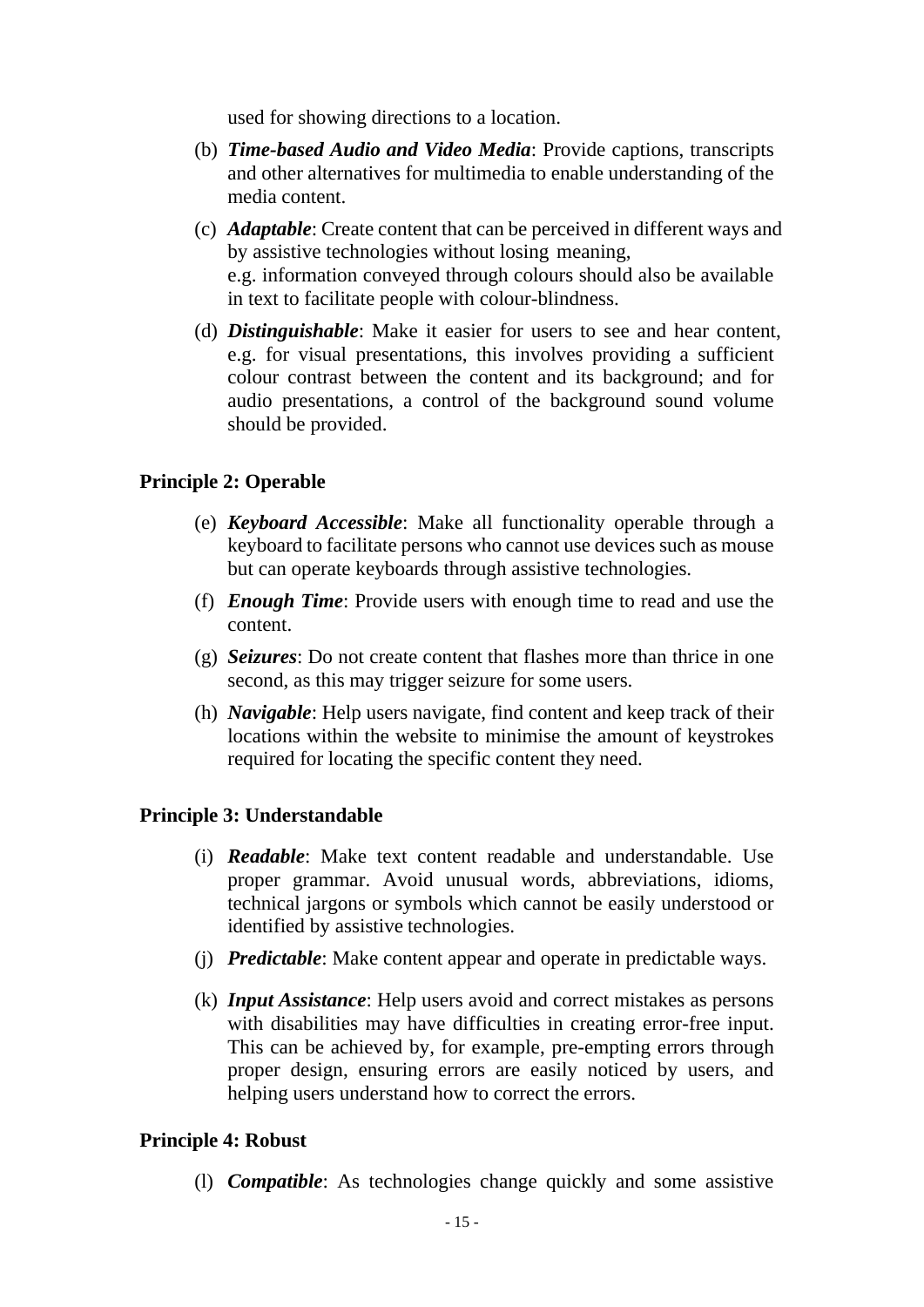technology cannot always keep pace, maximise compatibility with all kinds and generations of common web browsers, media players and assistive technologies.

30. The GovHK website serves as a very good reference on accessibility as its design takes into account the needs of users of assistive tools such as screen readers or screen magnifying software for visually impaired people. B/Ds are encouraged to make reference to the relevant design considerations of GovHK webpage [\(https://www.gov.hk/en/about/accessibility/\)](https://www.gov.hk/en/about/accessibility/) and adopt relevant practices for their websites where appropriate.

## **(B) Portable Document Format File**

31. It is important to ensure that PDF files are also accessible to assistive technologies, such as screen reader and magnifying software. B/Ds are advised to produce PDF files from a text-based source document so that they are readable by Braille devices used by people with visual impairment.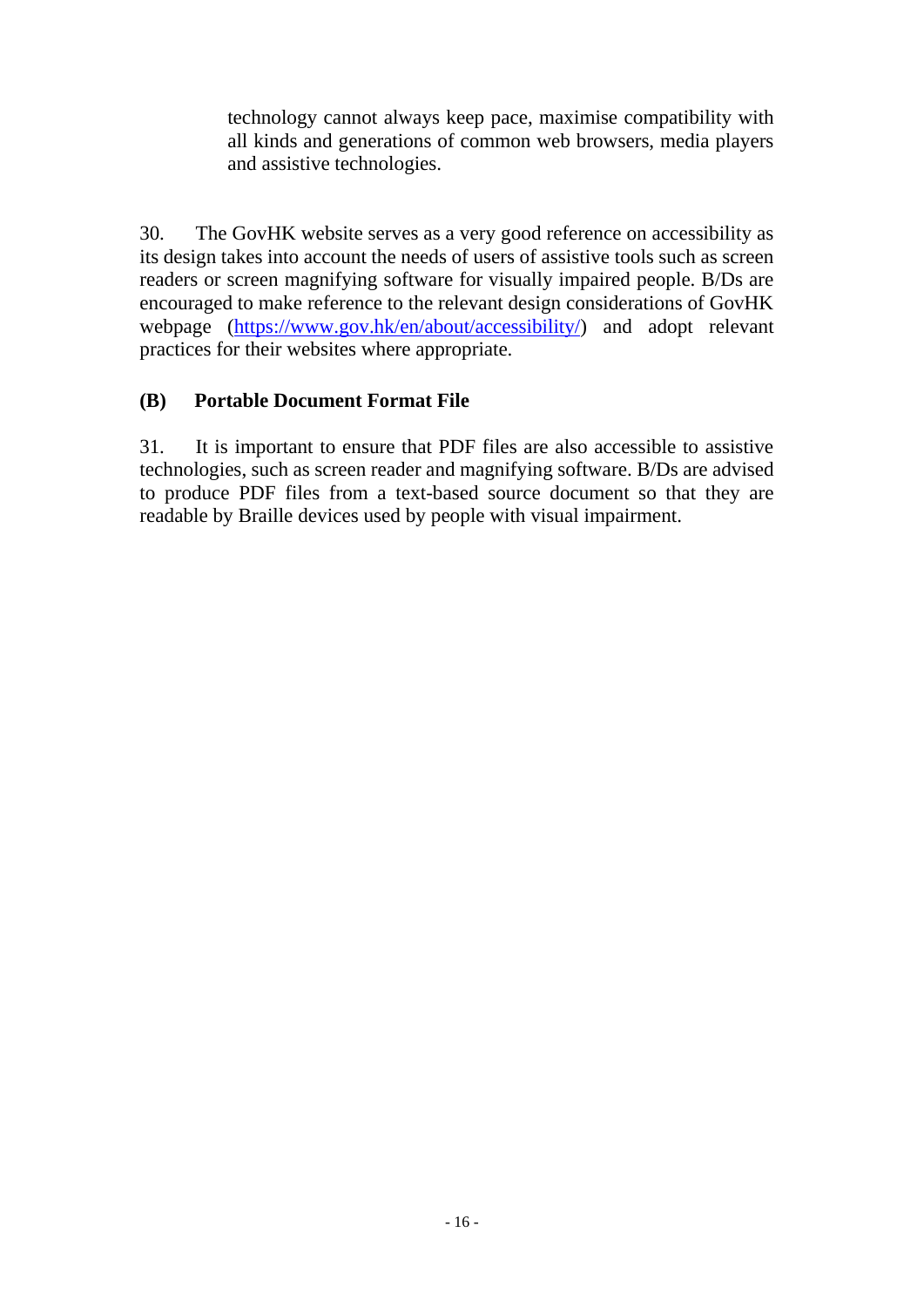## **VIII. Presentation**

32. The presentation of a website includes the site design, the use of different content formats and the assurance of site visibility. Consistent website design through branding and navigation and site visibility should be ensured. Specific notes in producing and developing websites are provided in section IX.

## **(A) Common Look and Feel for Government Websites**

33. In order to project the online brand image of the Hong Kong Special Administrative Region Government ("HKSARG"), to improve the navigability and usability of Government websites and to provide a consistent and userfriendly experience to web users, the Government announced in March 2003 the adoption of Common Look and Feel ("CLF") for Government websites. For detailed specifications and guidelines on CLF, please see <https://itginfo.ccgo.hksarg/content/clf/home.html> (only for government internal access).

## **(B) Ensuring Site Visibility to Potential Users**

34. A website needs to be visible to potential end users in order to be successful. Given the exponential growth in the number of websites and the diversity of potential users, techniques to ensure site visibility should be employed. Internally, the site should be configured to maximise its exposure in popular search engines. This requires the proper choice of meta data keywords and regular registration with the search engines.

## **(C) Providing Interactive Content**

35. Providing interactive online service is a major trend in the delivery of public services. B/Ds should strengthen the interactive elements in their websites.

36. Apart from electronic services, such as filing of forms, renewal of licences and payment of bills, Government websites can also be interactive in information dissemination. In general, an interactive website is a client-centric site allowing users to find out easily the particular piece of information they ask for, instead of reading through the static information provided. There are various means to make a website interactive with the aid of new computer programmes. Some examples of interactive applications include those that allow users to set filters, those that present information according to users' preference (e.g. selecting the preferred sections only in a web page), and those that can notify users (say via email) of information they are interested in.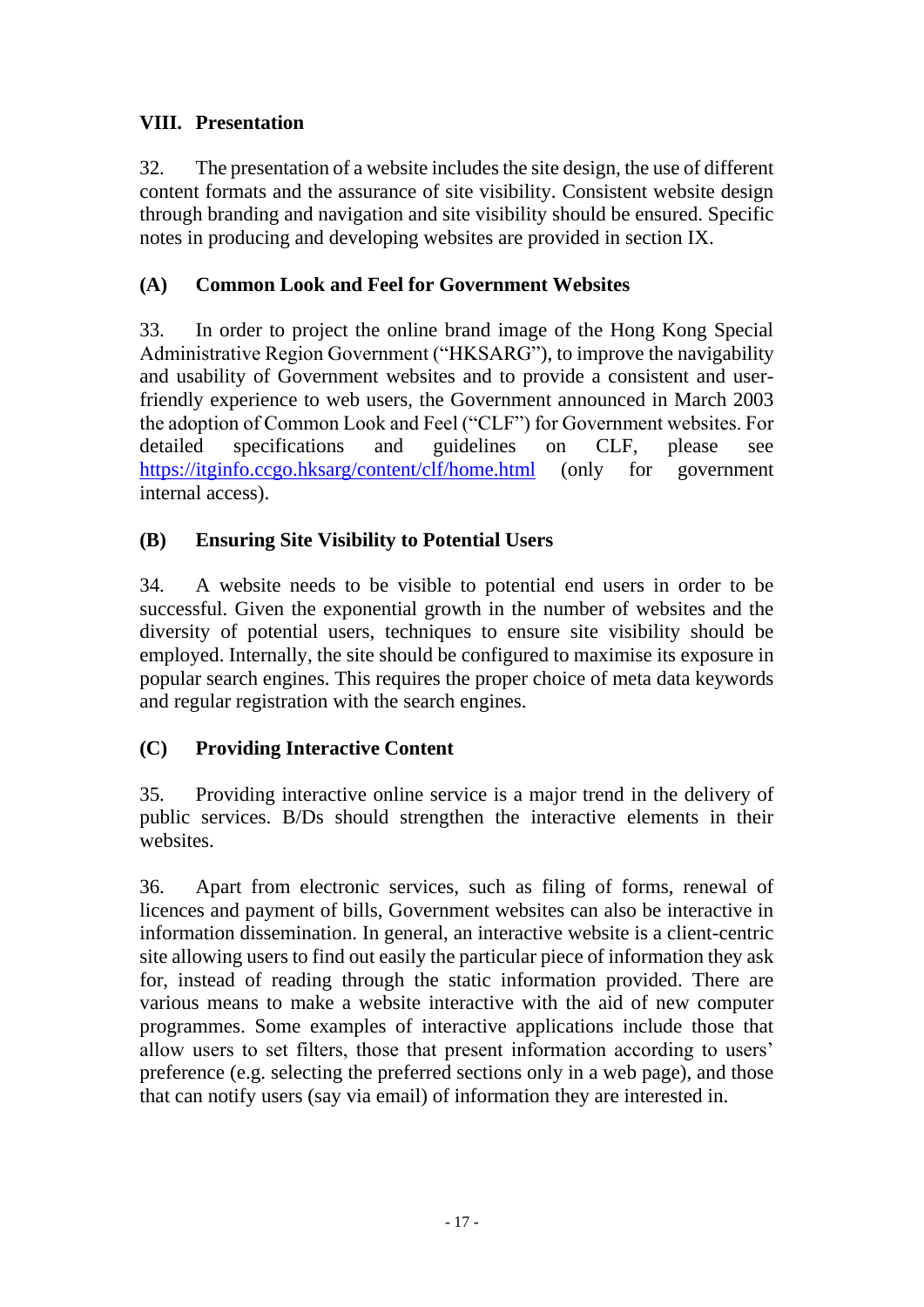37. While interactive content can improve upon traditional forms of "oneway" customer service, access to interactive content is dependent on the capabilities of the browser in use, and therefore may not be accessible to all users. To ensure accessibility to web content, a site should always provide alternatives for interactive services such as email links or phone numbers to make the service available through other non-interactive channels.

## **(D) Use of Spatial Data**

38. On the basis of the Steering Committee on Innovation and Technology ("SCIT")'s mandate given for taking forward Common Spatial Data Infrastructure ("CSDI") on a mandatory approach, all B/Ds should progressively release spatial data in compliance with the CSDI standards included geotagging of data, data specifications, metadata, open and machinereadable format and Application Programming Interface ("API"), under their purview free of charge and without any necessary restrictions on their use (e.g. restrictions on commercial use) to the public through the CSDI portal or Hong Kong GeoData Store (CSDI alpha version)[\(https://geodata.gov.hk/gs/\)](https://geodata.gov.hk/gs/), unless there are security, privacy on personal data, sensitivity, confidentiality, legislative and other policy concerns and/or operational reasons for not doing so. Interactive map should be employed where applicable and links to Lands Department ("LandsD")'s Map API portal website was provided at the Annex.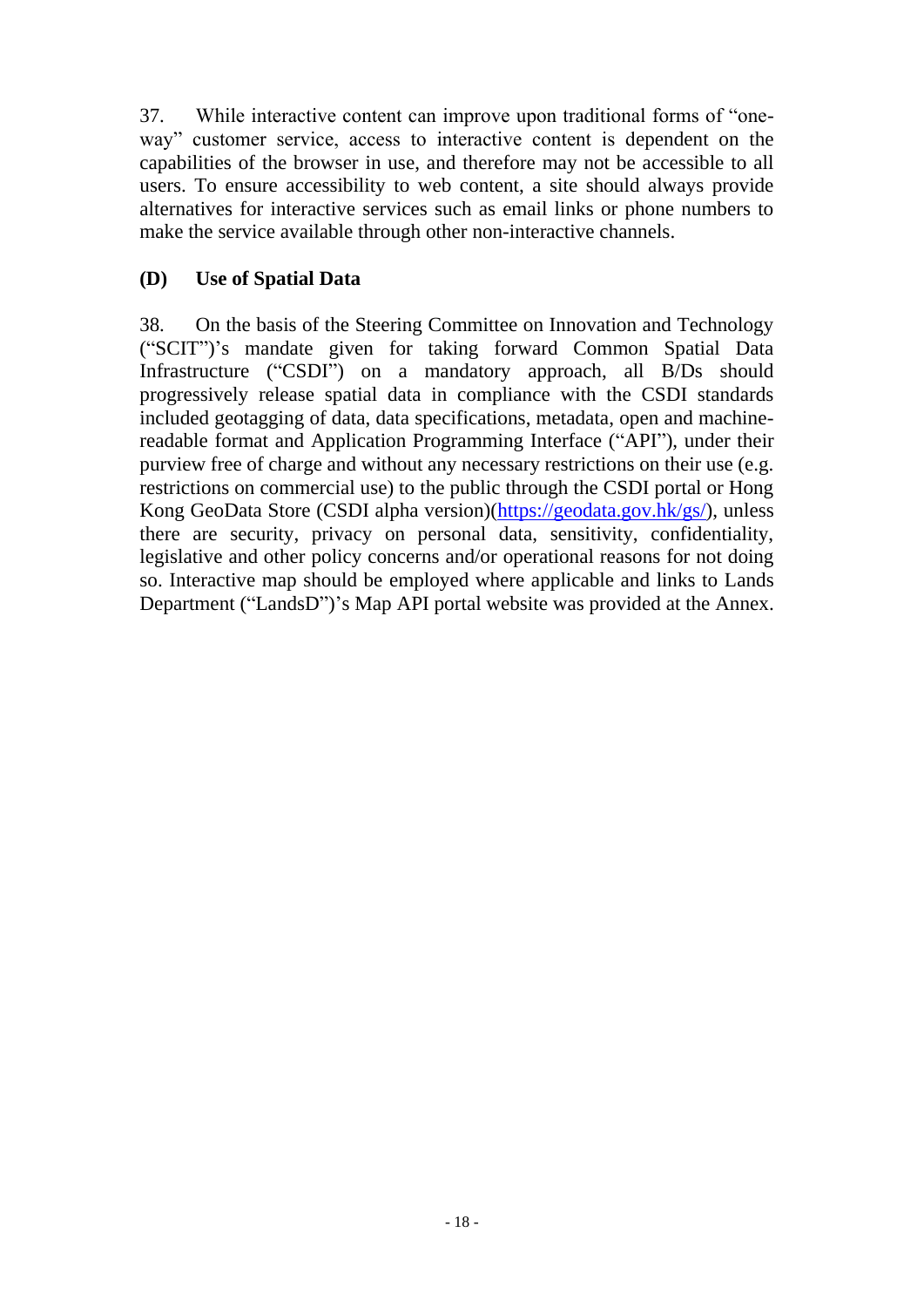## **IX. Specific Notes on Producing and Developing Websites**

### **1. Statements for collecting personal data online**

39. There is increasing concern on the part of Internet users about the collection of their personal data without their knowledge when they are browsing Government websites. To address this concern and to secure users' confidence when accessing Government websites, B/Ds should include in their websites a prominent hotlink to their Privacy Policy Statement whenever personal data are collected. The statements should explicitly state whether "cookies" will be used to collect personal data of users. Policies on how the personal data are handled, including the purposes for which such data will be used following collection; the types of organisations to whom such data may be disclosed, etc. should also be included. Details about Personal Information Collection Statement and the Privacy Policy Statement can be found in the website of the Privacy Commissioner's Office at [https://www.pcpd.org.hk/english/publications/files/pic\\_pps\\_e.pdf.](https://www.pcpd.org.hk/english/publications/files/pic_pps_e.pdf)

40. Even if the website does not collect personal data, Internet users may be concerned that the website could be collecting personally identifiable information about them without their knowledge. To allay such fears, the website needs to publish a privacy policy statement that explicitly states that no such information is collected.

41. The privacy policy statement should be on a page separate from the "Important Notices". B/Ds can make reference to the privacy policy of GovHK [\(https://www.gov.hk/en/about/privacy.htm\)](https://www.gov.hk/en/about/privacy.htm). The privacy policy statement should also include a security statement. For example, if an online service uses encryption for transmission of sensitive data, include information on this in the statements.

## **2. Links to other websites**

42. To boost visits to Government websites, it is advisable to accept creation of links from other websites provided such links will not degrade the public image of B/Ds or involve commercial gains. As for building up links from Government websites to other websites, B/Ds should be discreet and consider whether it may wrongly imply a closer relation with certain organisations, especially those commercial ones. In addition, a conscious policy is needed as more requests from similar sites may arise. When linking to non-government websites, it is advisable to display a disclaimer notice before the links are entered or clarify in the "Important Notices" section that the links are for users' convenience and the information provided is the responsibility of that external source.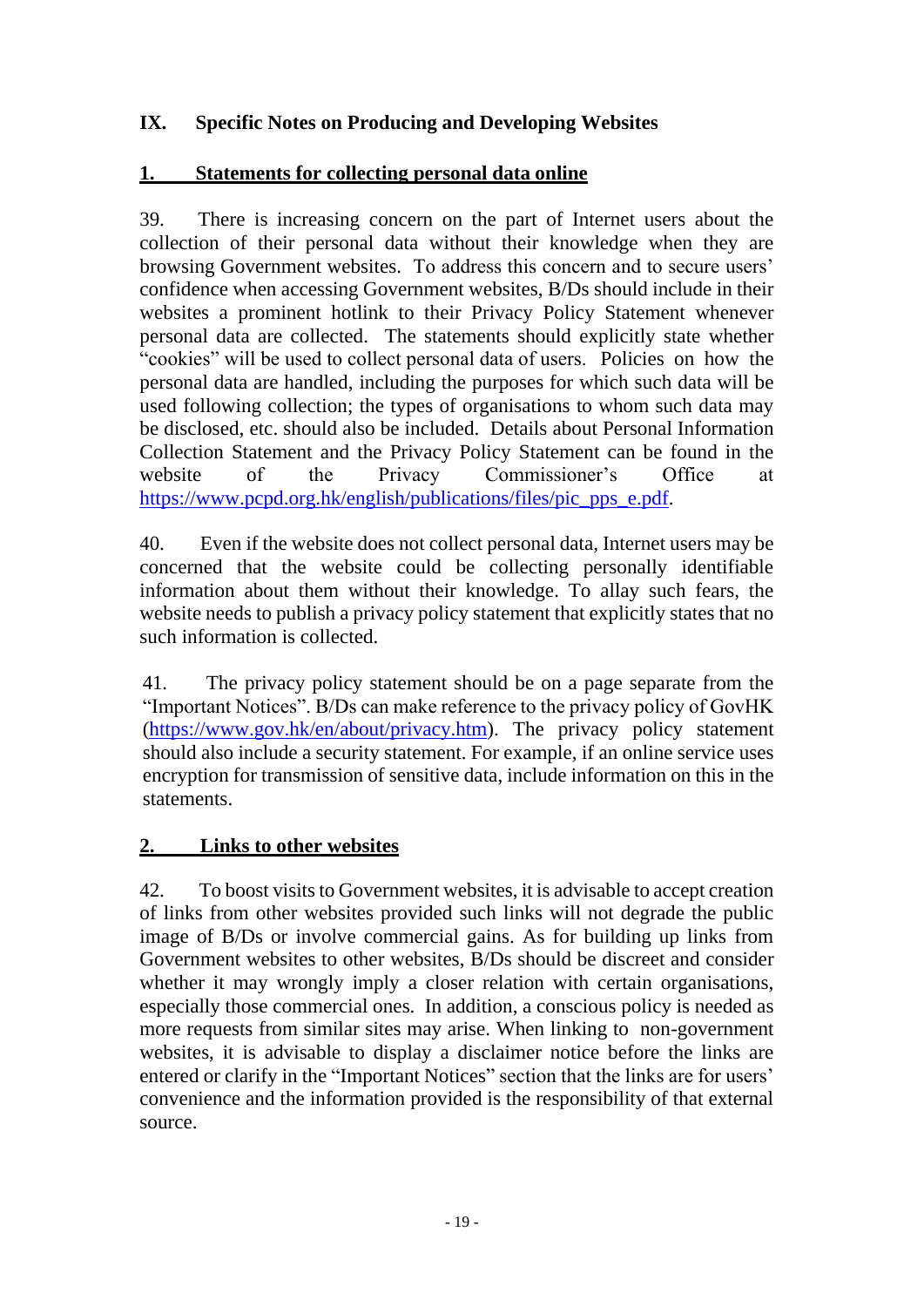## **3. Links to Brand Hong Kong logo**

43. B/Ds should also include a Brand Hong Kong logo with hyperlink to its websites [\(https://www.brandhk.gov.hk/\)](https://www.brandhk.gov.hk/) to promote the visual identity of Hong Kong. The application guidelines of the Brand are available at the website.

## **4. Use of national and regional flags and emblems**

44. If national and regional flags and emblems are used in the website design, please ensure compliance with the specifications set out in law. More details about the proper use of national and regional flags and emblems are available at the national and regional flags and emblems website at [https://www.protocol.gov.hk/en/flags.html.](https://www.protocol.gov.hk/en/flags.html)

45. For the use of other flags and logos which have protocol implications, the Director of Protocol should be consulted.

### **5. Disclaimer**

46. A disclaimer should contain the following general clauses and essential elements:

- (a) The information provided in the website is for reference only;
- (b) The Government gives no express or implied warranty to the accuracy of the information provided in the websites;
- (c) Should there be links from other websites to the Government website or if the present Government website will provide links to third parties' websites, the Government will not be responsible for the content of such websites;
- (d) The current website may contain information provided by other parties, and the Government has not approved nor endorsed the accuracy of such information;
- (e) Express denial of responsibility and liability for any loss or damage arising from contract, tort or any cause in connection with the Government website; and
- (f) Users/information seekers are encouraged to verify the authenticity of the information or seek independent advice before relying on the information.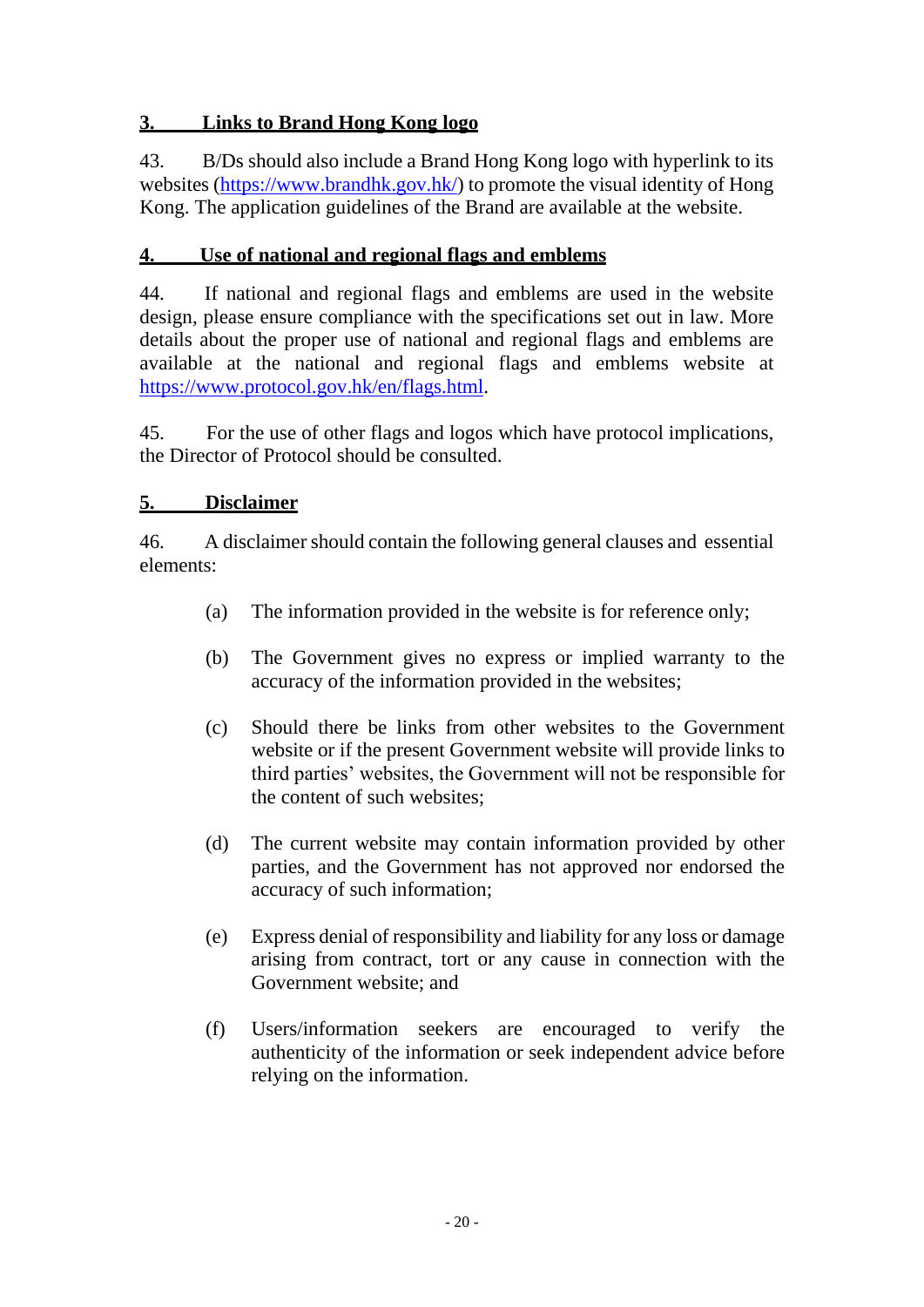## **6. Social media platforms, chat rooms and discussion groups**

47. Although providing chat rooms and discussion groups or including social media platforms may invite constructive ideas and create open discussion atmosphere among members of the public, it could also become a medium for the dissemination of obscene and indecent messages, foul words or even libellous statements. Such objectionable materials may be harmful to young users. Although B/Ds could filter out a list of objectionable wordings, it is by no means exhaustive. It is the responsibility of B/Ds to monitor their social media platforms, chat rooms and discussion groups very closely to prevent the dissemination of any objectionable materials in their websites. It is not advisable to leave the social media platforms, chat room and discussion groups unattended. The rules for posting should be clearly stated and there must be arrangements to delete postings which contravene the rules promptly. Before providing chat service in the websites, B/Ds should therefore balance the benefits that it can bring against the possible negative impact on the management of the websites.

#### **7. Selecting contractors**

48. B/Ds may consider setting up a selection panel for choosing a suitable contractor for designing websites. The panel should draw up a marking scheme to select the contractor that is likely able to produce web pages at a reasonable production cost and of required quality. The selection criteria should include design concepts to meet the requirements, relevant experience in designing websites and dedicated production team for the project. Generally speaking, B/Ds should:

- (a) Prepare invitation brief that clearly states services required;
- (b) Invite prospective contractors to present their design ideas and show relevant web pages before the selection panel; and
- (c) Conduct thorough discussion at the panel according to the marking scheme.

The selection should follow procedures in the procurement of services, and assistance from Supplies Officers would be useful.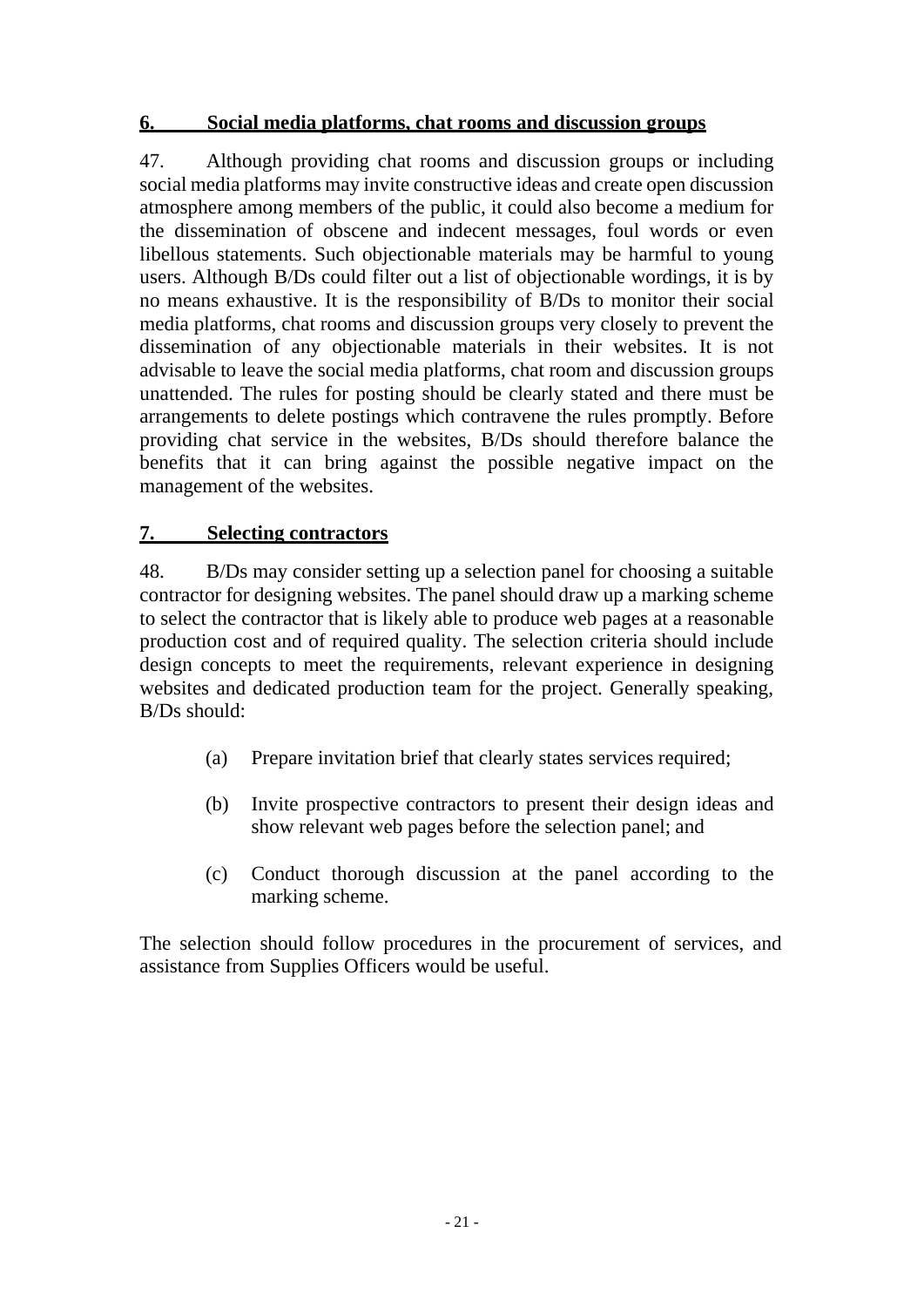## **X. Management of Government Websites**

## **(A) Establishment of Working Group**

49. Well-organised management of a website is one important factor contributing to its success. B/Ds are encouraged to set up a working group to contribute ideas on the content and to monitor the updating of the website.

## **(B) Duties of Working Group**

50. The working group should meet regularly to deal with the following:

- (a) Identifying the target users;
- (b) Assessing the overall effectiveness of the websites;
- (c) Considering new interactive service and information;
- (d) Collecting and analysing users' feedback;
- (e) Ensuring timely updating; and
- (f) Developing an overall identity and specific themes and topics.

## **(C) Responding to Users' Feedback and Analysing Traffic Information**

51. Users' feedback and traffic information provide site management with the information required for maintaining user relationship, ensuring that the site remains client-centric and technically efficient, and can support management decisions.

52. For websites that have not adopted CLF, the email address should be placed at the index page unless a page on Comments and Feedback is available. A form-type or mail-to-type interface should be incorporated. B/Ds with technically complex web pages may wish to provide different email addresses for email from the public seeking information, and communication of a technical nature intended for their webmasters. The full email addresses should be explicitly stated to facilitate users who wish to send messages via their own email application at a later time. B/Ds should implement measures to prevent harvesting of email addresses by spammers, e.g. use JavaScript to compose the email addresses for display and invoking the mail-to feature, while facilitating the visual-impaired users to read the email addresses.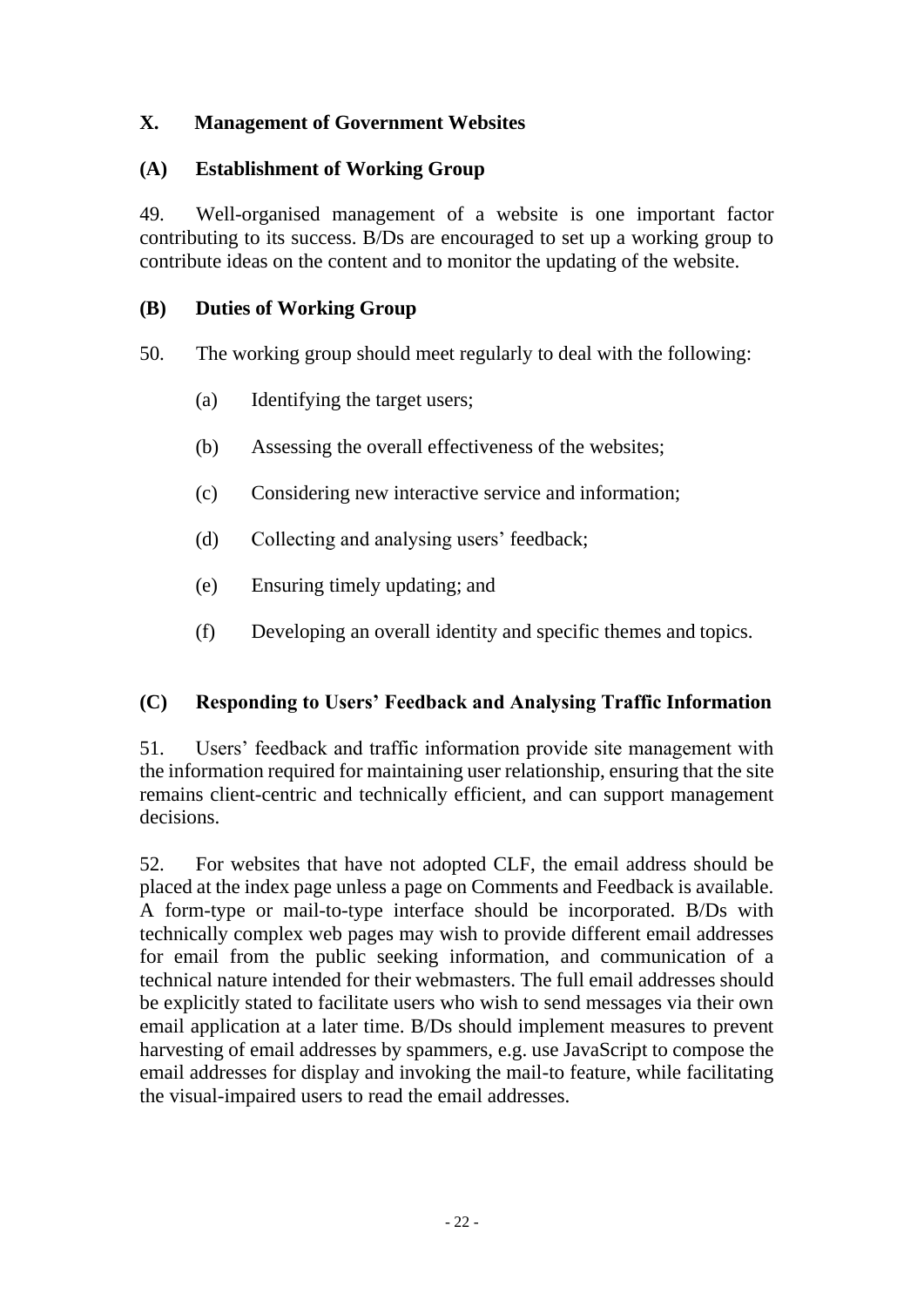53. Capturing traffic statistics is essential for maintaining an up-to-date site that continually meets the needs of the users. The collection and analysis of these statistics would, among others, help:

- (a) Identify the most frequently accessed files and/or pages for consideration of additional information on the subject(s); and
- (b) Update users' profiles for drawing up more client-centric content.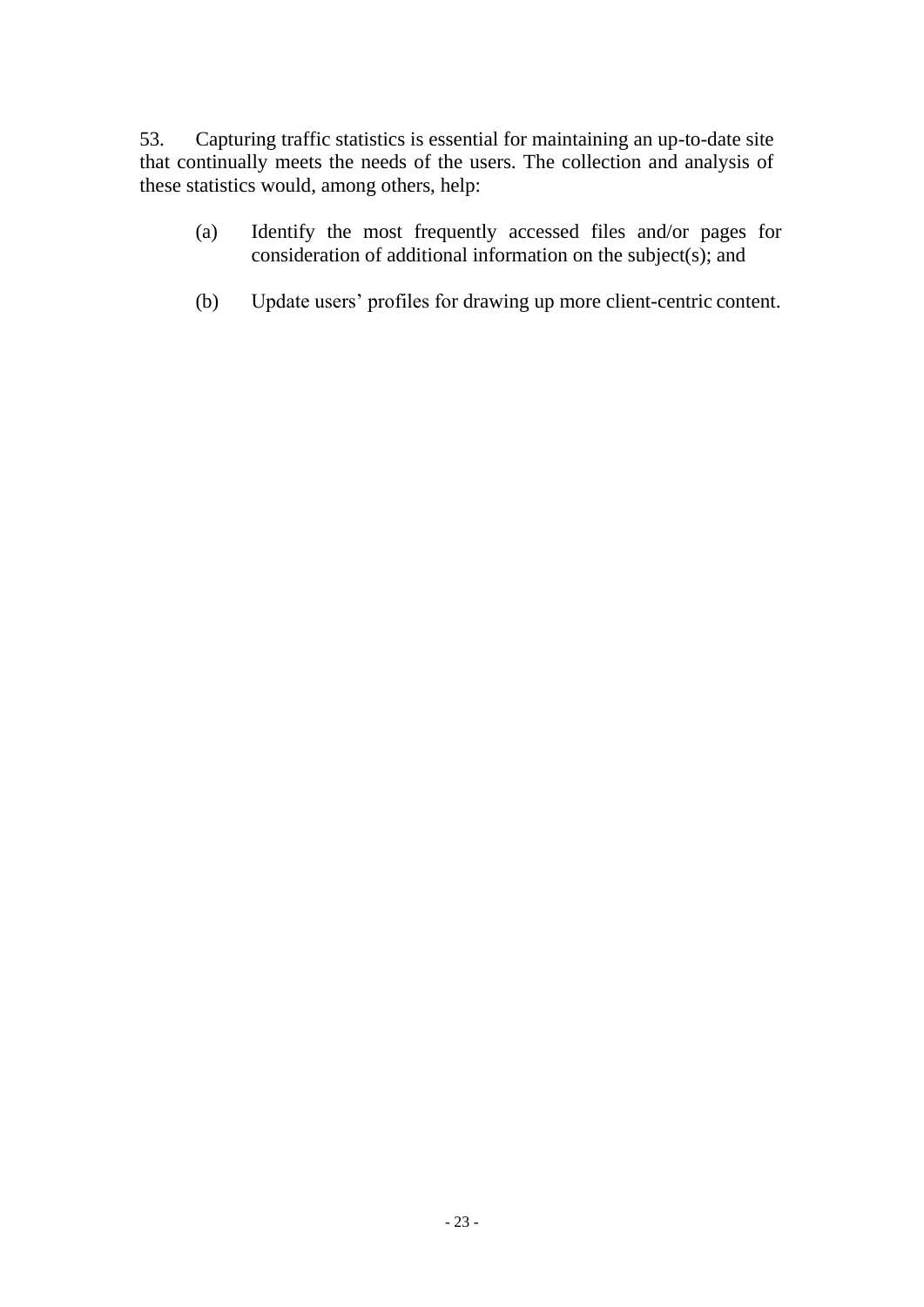## **XI. Adoption of Latest Technologies**

## **(A) Mobile Technology**

54. With the increasing popularity of using mobile devices (such as tablets, mobile phones) to access the Internet, B/Ds have to adopt mobile friendly design in developing their websites to provide a consistent user experience across the desktop and mobile platforms.

## **(B) Interactive Map**

55. Using interactive map is apparently a common behaviour in today's society. B/Ds should consider including interactive map elements on their websites for better presentation of the information relating to location. It is recommended to consider adopting LandsD's Map API without any subscription costs for maintaining the services and using the standardised presentation of digital maps of the Hong Kong territory among B/Ds websites.

## **XII. Copyright Issues on the Internet**

56. B/Ds are reminded to observe copyright issues on the Internet and may approach the Intellectual Properties Department for advice.